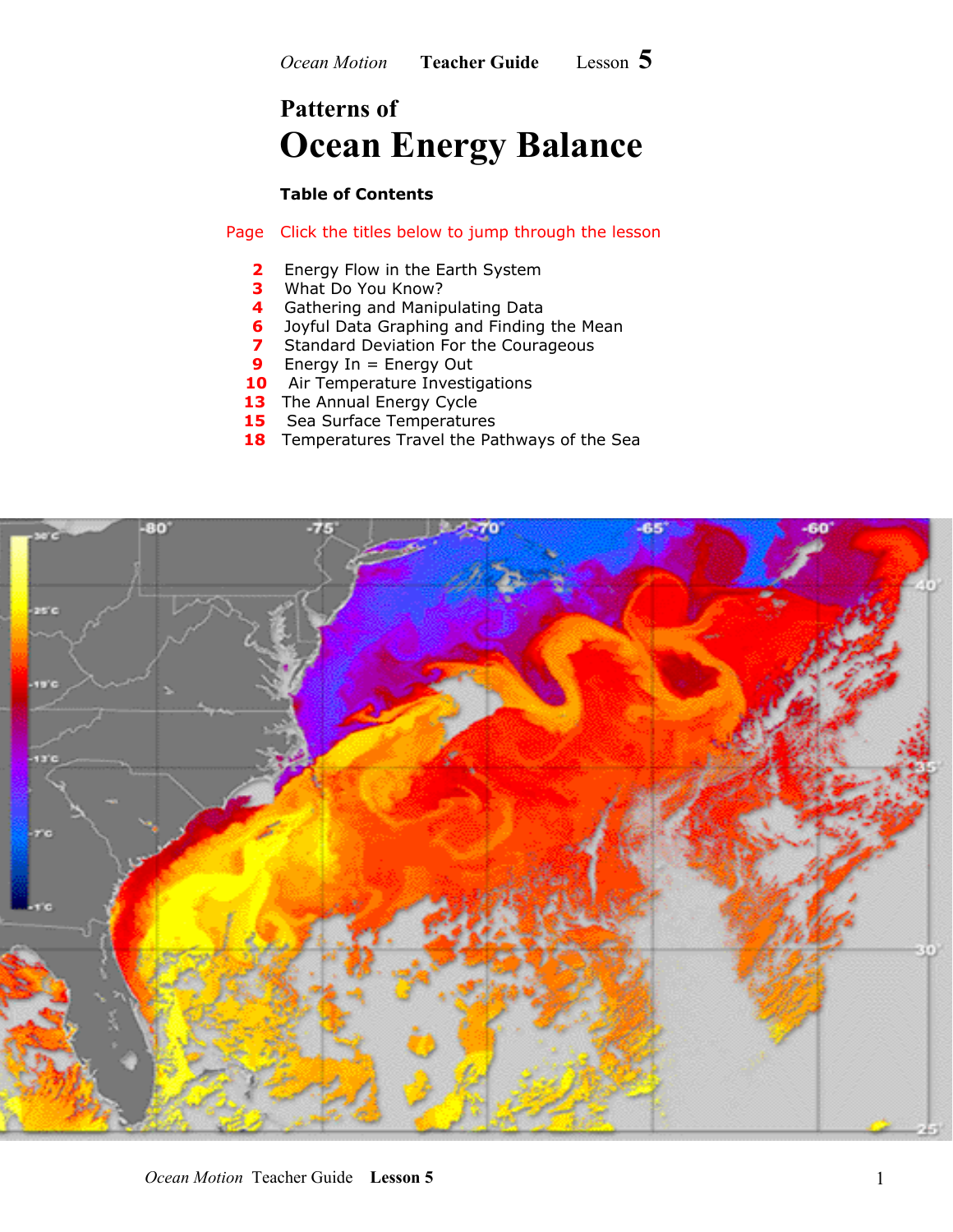| <b>Lesson Objectives</b>                                                                                      | <b>Performance Tasks</b>                                                                                                                             |
|---------------------------------------------------------------------------------------------------------------|------------------------------------------------------------------------------------------------------------------------------------------------------|
| To understand the need for<br>measurement protocols and ways to<br>compute statistical measures of data.      | Compute the means and standard deviation<br>of data values and interpret their<br>significance.                                                      |
| To use the human body as a model to<br>understand energy balance in the Earth<br>system.                      | Identify parts of the energy balancing<br>mechanisms of the Earth and compare their<br>function to energy regulation functions of the<br>human body. |
| To demonstrate an understanding of<br>patterns of the diurnal heating and<br>cooling cycle of the atmosphere. | Compare patterns of diurnal heating and<br>cooling of the atmosphere to predictions of a<br>Daily Metabolism model.                                  |
| To investigate fluctuations of solar<br>energy received on Earth.                                             | Determine when solar intensity is highest and<br>lowest at various sites on Earth using global<br>images showing daily incident energy.              |
| To understand important patterns of sea<br>surface temperatures and ocean surface<br>currents.                | Identify patterns in sea surface current and<br>temperature data.                                                                                    |
| <b>Materials:</b><br>Teacher and Student Guides (PDF)                                                         | <b>Number of Pages: 20</b><br>Grade Level: high school, Levels 1 & 2                                                                                 |

Computer with web browser **Example 2** Physics, Geography

# Internet access **Courses Supported:** Math, Earth Science,

**Glossary:** conduction, convection, global warming, mean, median, sea surface temperature

## **Introduction: Energy Flow in the Earth System**

Scientists are concerned about global warming due to changes in the flows of energy through the Earth system. The ocean plays an important role in determining and moderating the



effects of an energy imbalance. The physical properties, large-scale movements and global distribution of the ocean make it a key indicator of changes in Earth's temperature and energy balance. The ocean is not a passive thermometer. Instead it manages and distributes stored solar energy to all regions of the planet. It is essential that scientists look for evidence of stability, change and variability not only in ocean surface temperatures but also in the major currents that redistribute the energy.

Data Image and description: [http://www.nasa.gov/vision/earth/environment/earth\\_e](http://www.nasa.gov/vision/earth/environment/earth_energy.html) [nergy.html](http://www.nasa.gov/vision/earth/environment/earth_energy.html)

The top 3-5 meters of ocean surface water has the same heat capacity as the entire atmosphere above it. It takes 3.7 times as much energy to heat one kilogram of seawater by one degree Celsius than to heat one kilogram of air by the same amount. In addition, one kilogram of air (at standard temperature and pressure) occupies 795 times more volume than 1 kilogram of seawater. So a given amount of heat energy will raise the temperature of 2,940 cubic meters of air and one cubic meter of seawater by the same amount. Because the ocean surface is always in contact with the atmosphere, the ocean surface can act as a very effective heat storage medium for the atmosphere. *Small changes in ocean surface temperature can indicate large exchanges of energy with the atmosphere.*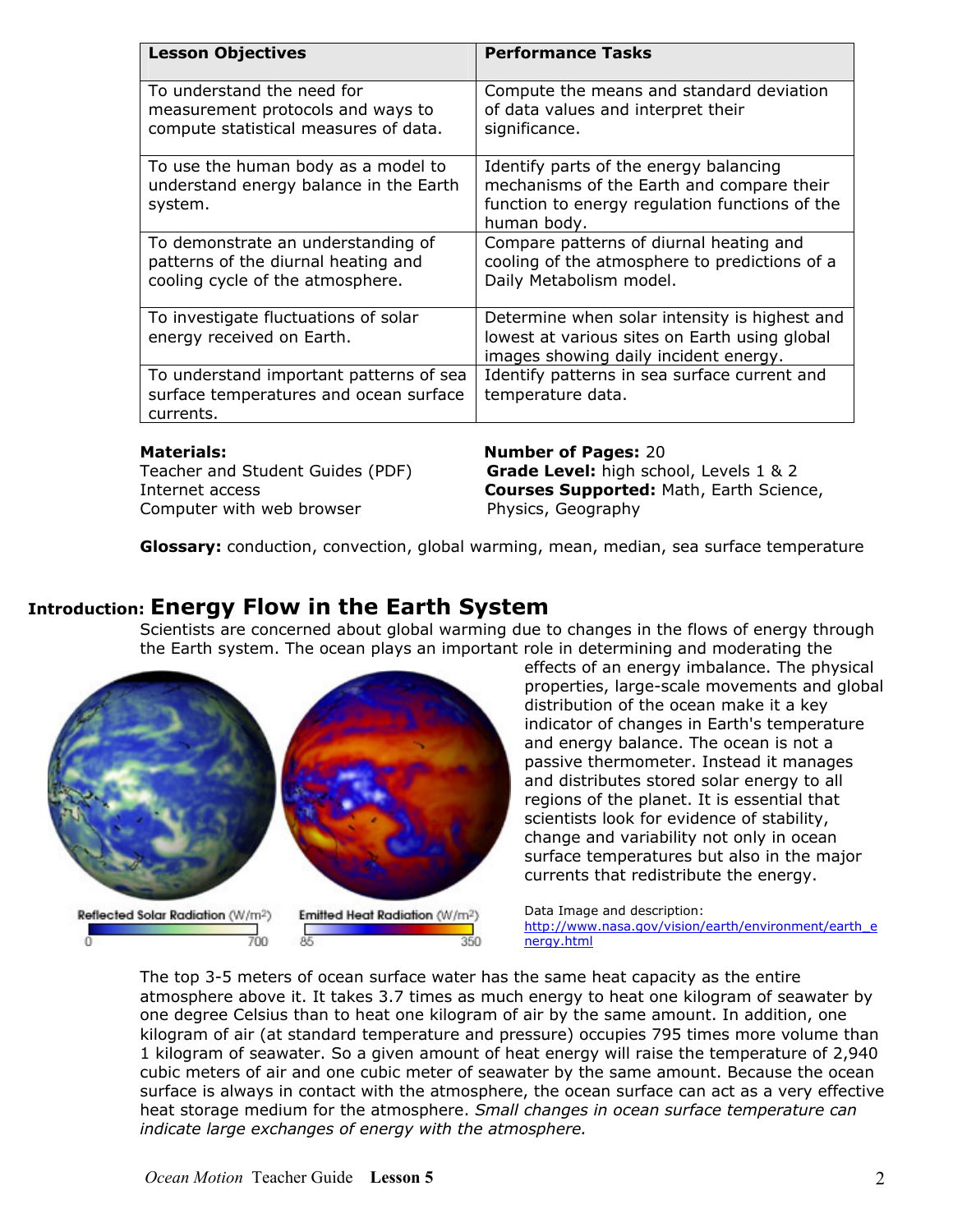

Students are asked to take an online consisting of ten questions. When they submit their responses online, a pop-up window appears that shows the correct response to each question and provides additional, clarifying information. All nine questions, the correct responses and additional information are provided below.

Engagement activities such as this one are typically *not graded*.

| <b>True or</b><br><b>False</b> | <b>Statement</b>                                                                                                                                                                                                                                                                                                                                                                                                                                                                                                                                                                                                                                                                                                  |
|--------------------------------|-------------------------------------------------------------------------------------------------------------------------------------------------------------------------------------------------------------------------------------------------------------------------------------------------------------------------------------------------------------------------------------------------------------------------------------------------------------------------------------------------------------------------------------------------------------------------------------------------------------------------------------------------------------------------------------------------------------------|
| <b>TRUE</b>                    | The primary source of energy for ocean and atmosphere<br>circulation and the biosphere is the Sun's radiation. The Sun<br>provides $1.7 \times 10^{17}$ Watts of power (Joules of energy each second) in<br>the form of radiation that is intercepted by Earth. Some of this energy is<br>reflected and some is absorbed.                                                                                                                                                                                                                                                                                                                                                                                         |
| <b>FALSE</b>                   | Earth is always in energy balance: energy received (primarily<br>from the Sun) equals energy emitted. At any instant, energy received<br>and emitted by Earth can be unbalanced. If energy received is greater<br>than emitted, the temperature of Earth will rise. If energy emitted<br>exceeds energy received, then temperatures will fall. Conservation of<br>energy requires that the total energy at all times be the same temporal<br>and spatial imbalances can occur. (Although the buildup of greenhouse<br>gases is shifting the balance.)                                                                                                                                                             |
| <b>FALSE</b>                   | Our climate determines the energy balance of Earth.<br>The opposite is true. Earth's energy balance determines our climate.<br>Over a sufficiently long time period, incident energy must equal its<br>emitted energy. In case of an imbalance, the temperature of Earth will<br>increase or decrease until the energy flows become equal. Temperature<br>is the primary determinant of our climate.                                                                                                                                                                                                                                                                                                              |
| <b>FALSE</b>                   | The average temperature of Earth has been constant over time.<br>Earth's average temperature has varied significantly over the past<br>several hundred thousand years. Past temperatures can be estimated<br>from various sources of data: for example, tree-ring widths, coral<br>growth and isotope variations in glacier ice cores. Variations in Earth's<br>motion and orientation may be responsible in large measure for these<br>past climate changes.                                                                                                                                                                                                                                                     |
| <b>TRUE</b><br>51              | The higher the temperature of an object or substance, the<br>greater the intensity of radiation it emits. All objects produce<br>radiation in proportion to the fourth power of their absolute (Kelvin)<br>temperature. The Kelvin (K) temperature is $273.15 + Celsius$<br>temperature. At room temperature of 20 degrees Celsius the Kelvin<br>temperature is 293 degrees. Relatively cool objects like the Earth emit<br>radiation, most of which is not visible. Hotter objects like the Sun with<br>surface temperatures in the range 5,000-6,000 degrees Kelvin radiate<br>much of their energy in the visible radiation range. Our eyes are most<br>sensitive to the emissions of our local star, the Sun. |
| <b>FALSE</b>                   | Water vapor in the atmosphere cools Earth.<br>Water vapor is a prominent greenhouse gas that is transparent to much<br>of the Sun's radiation, but acts as a blanket absorbing some of the<br>infrared radiation emitted by Earth. This blanketing effect warms Earth                                                                                                                                                                                                                                                                                                                                                                                                                                             |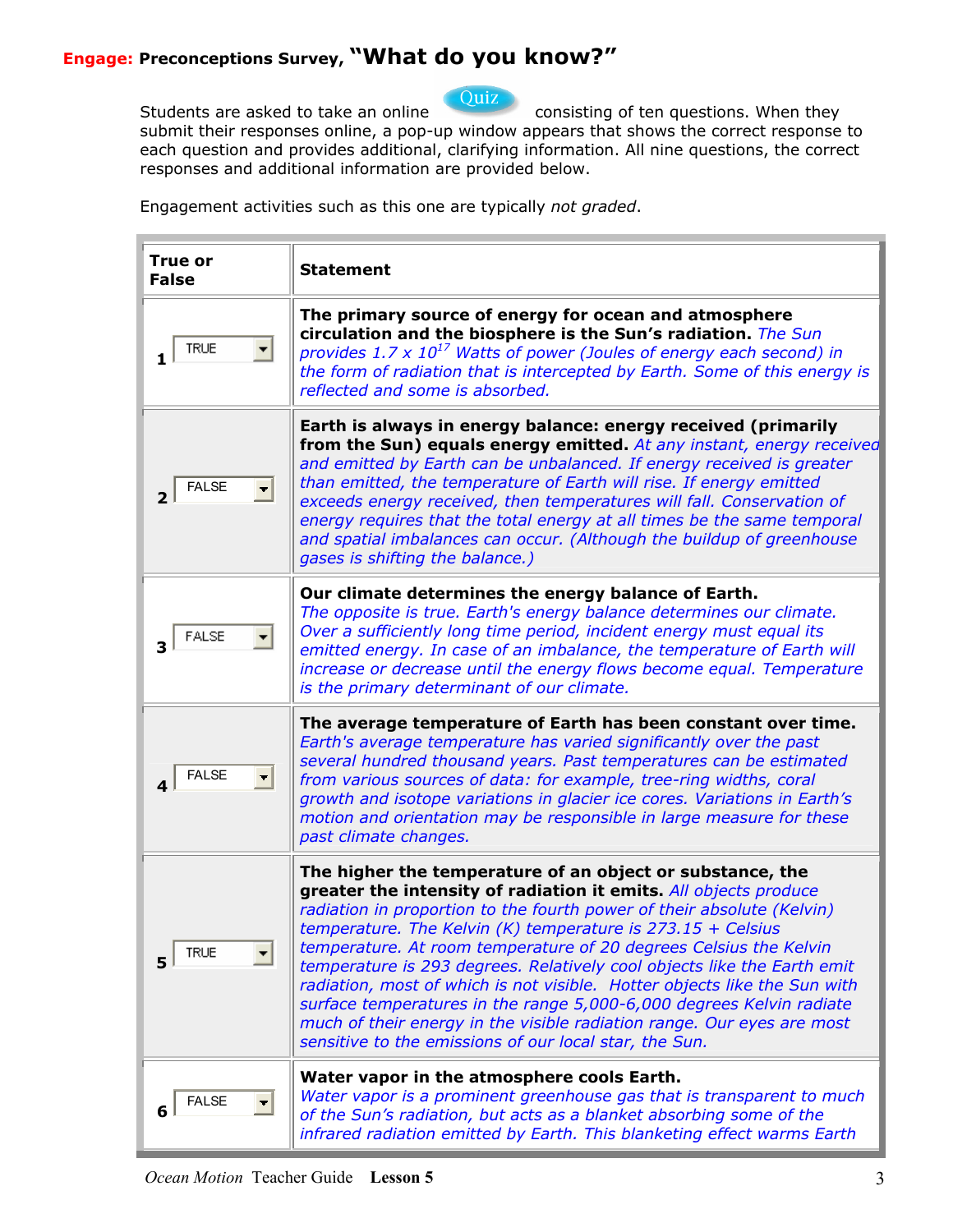|              | and makes it more habitable. If the water vapor changes phase<br>(condenses to water droplets or freezes to ice crystals) then clouds will<br>form and these will have both cooling (sun blocking) and warming<br>(blanketing) effects.                                                                                                                                                                                                                                                                                                                                                                                                                                                                                                      |
|--------------|----------------------------------------------------------------------------------------------------------------------------------------------------------------------------------------------------------------------------------------------------------------------------------------------------------------------------------------------------------------------------------------------------------------------------------------------------------------------------------------------------------------------------------------------------------------------------------------------------------------------------------------------------------------------------------------------------------------------------------------------|
| <b>FALSE</b> | In July, Earth is closest to the Sun.<br>Earth is closest to the Sun in January and farthest in July. Most of the<br>seasonal changes that we observe throughout a year are due to the tilt<br>of Earth's axis of rotation. The axis is tilted at 23 degrees to the plane of<br>orbit and points towards Polaris, the North Star. During winter in the<br>United States, the Northern Hemisphere is tilted away from the Sun.<br>Six months later on the opposite side of Earth's orbit, the Northern<br>Hemisphere tilts towards the Sun and experiences summer.                                                                                                                                                                            |
| <b>TRUE</b>  | Sea surface temperature and currents are used to make<br>forecasts of fishing conditions in the ocean.<br>Each species of fish seeks out waters in a temperature range that suits<br>its metabolism, biochemistry and feeding habits. Fishermen can access<br>fishing forecasts based on maps of surface temperature, currents,<br>phytoplankton and other environmental conditions to track down specific<br>fish species. Fish seek out water that has food. For example, warm<br>water is more suitable for tuna, but tuna are often found at the edges of<br>cold eddys because their prey prefer cold water.                                                                                                                            |
| <b>FALSE</b> | Satellites in space measure the temperature of ocean water by<br>its color: light blue is warm and dark blue is cool.<br>Temperature does not affect the color of water. Satellites measure the<br>intensity of invisible radiation emitted by the sea surface to determine<br>sea surface temperature. The data gathered are in black and white.<br>Color tables are created and applied to the data. These colors do not<br>represent the colors as seen by our eyes, but instead represent data<br>values. Recall that the Kelvin temperature of an object determines the<br>energy that it radiates. Inversely, the radiation from an object (the sea<br>surface) may be used to remotely determine its temperature from a<br>satellite. |
| 100          | <b>Overall Score (%)</b>                                                                                                                                                                                                                                                                                                                                                                                                                                                                                                                                                                                                                                                                                                                     |

## **Explore: Gathering and Manipulating Data**

*Basic Data Gathering and Processing* 

When studying the ocean, scientists use automated instruments such as buoys and satellites to collect data. These measuring tools are very accurate and stable, but they also can be as prone to error and uncertainty as the thermometer you hang outside your window.

Scientists realize they can never make perfect measurements. Instead they try to be as accurate as possible within the limitations of their measuring instruments and their protocols (i.e., the set of procedures scientists follow for every measurement). They consider a measurement that is close to the true value an accurate measurement. Random uncertainties can cause these measurements either to be too high or too low. Such uncertainties must not be systematic. In other words, the measurements should not be consistently higher or lower than the true values. Scientists therefore must constantly reevaluate the uncertainties that affect their measurements and the conditions under which the measurements are made. Following measurement protocols insures as much accuracy and reproducibility as possible.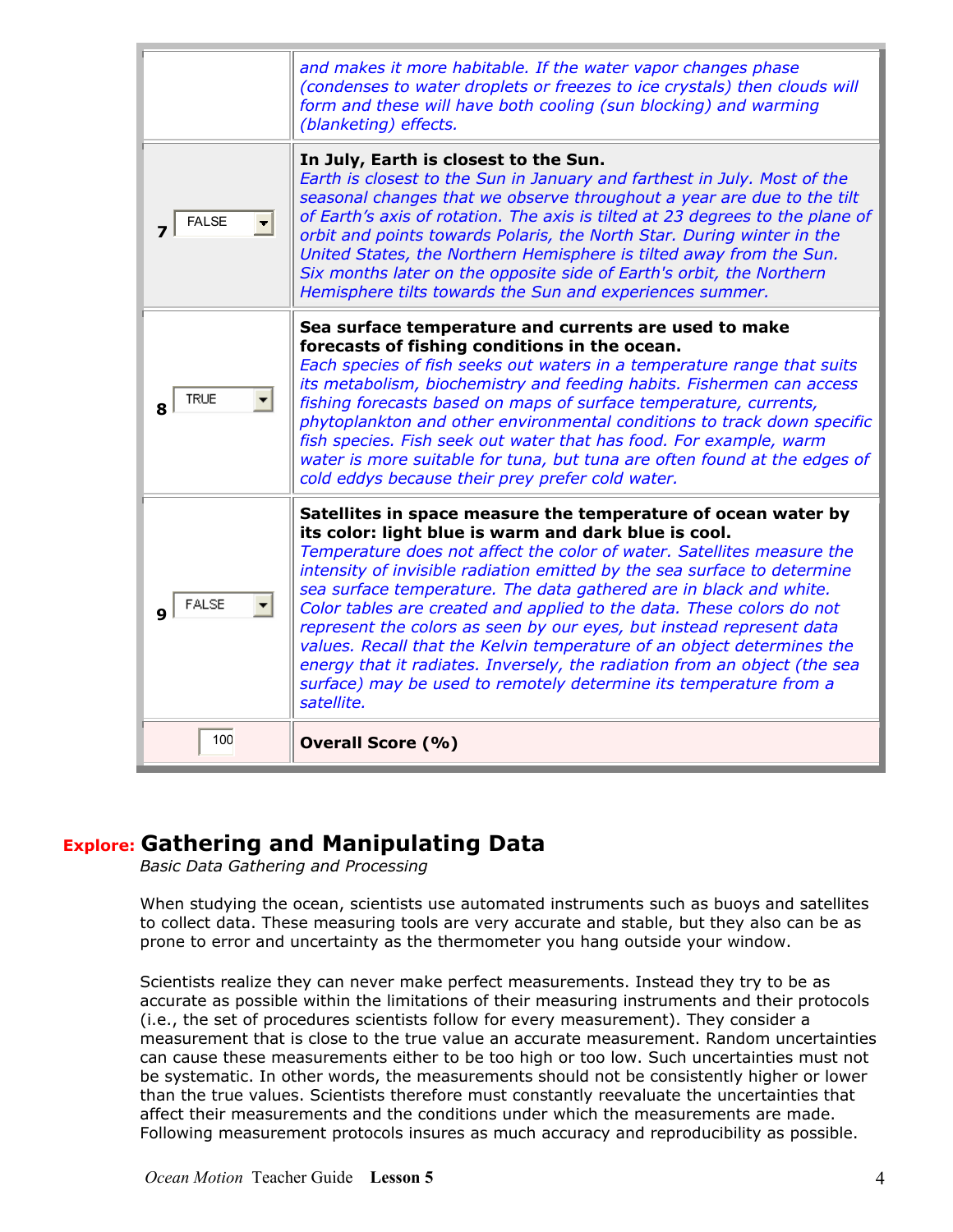**1.** Students may form teams (or work individually) and use a thermometer to measure the temperature of water in a cup or deep bowl. Each student (or team of students) should record their name(s), the temperatures they measure and any comments they may have about their measurements (scientists call these comments *metadata*) on a board or poster for all to see.

Copy the results of the measurements along with any student comments in the table below:

| <b>Name</b> | Temperature | <b>Comments/Metadata</b> |
|-------------|-------------|--------------------------|
|             |             |                          |
|             |             |                          |
|             |             |                          |
|             |             |                          |
|             |             |                          |
|             |             |                          |

#### **2.** Compare the measurements of the water temperature. Are all the measurements the same or nearly the same?

*Typically student measurements and comments about their measurements will vary. Some of the temperature measurements may be similar. Most people would judge the mean or average of these similar values to be the actual temperature of the water. Values that disagree greatly with most other measured values will tend to be discarded or ignored, often without understanding the real reason why these measurements differ from the norm.* 

**3.** List some of the factors that might cause the temperature measurements to differ?

- *• The thermometer might not be left in the water for enough time to give a steady reading.*
- *The thermometer might be hand held instead of on a string so it is warmed by body heat.*
- *• Measurements may be made using different units (Fahrenheit vs. Celsius scale).*
- *The thermometers might be read at different depths and times. The water in the bowl might be colder on the bottom and lose or gain heat over time in the room.*
- *The thermometer might be read after pulling it out of the water. In this case students may be measuring the air temperature rather than the water temperature.*
- *The thermometers might not be correctly adjusted or calibrated to give correct readings.*

**4.** Create a protocol (or procedure) to measure the temperature of water in a nearby pond, lake or ocean. The protocol should have enough detail so that any student following the protocol will measure the same (or very nearly the same) value.

*The protocol could specify how the thermometer is held, the minimum length of time it is in the water, the depth of the thermometer bulb, the time of day (or sampling interval) for the measurements and a method for thermometer calibration. A 50-50 mix of ice and distilled*  water should give a Celsius reading of 0° C. The thermometer should be immersed in the slushy mix but not touch the bottom of the container. Thermometers that do not read 0° C in *this mix should be discarded or carefully calibrated with at least two calibration points. Water's boiling point (corrected for the school site barometric pressure) may be used as a second calibration point. The student-developed protocol could include suggestions for recording environmental metadata about the measurement, including date, cloud cover and wind conditions.*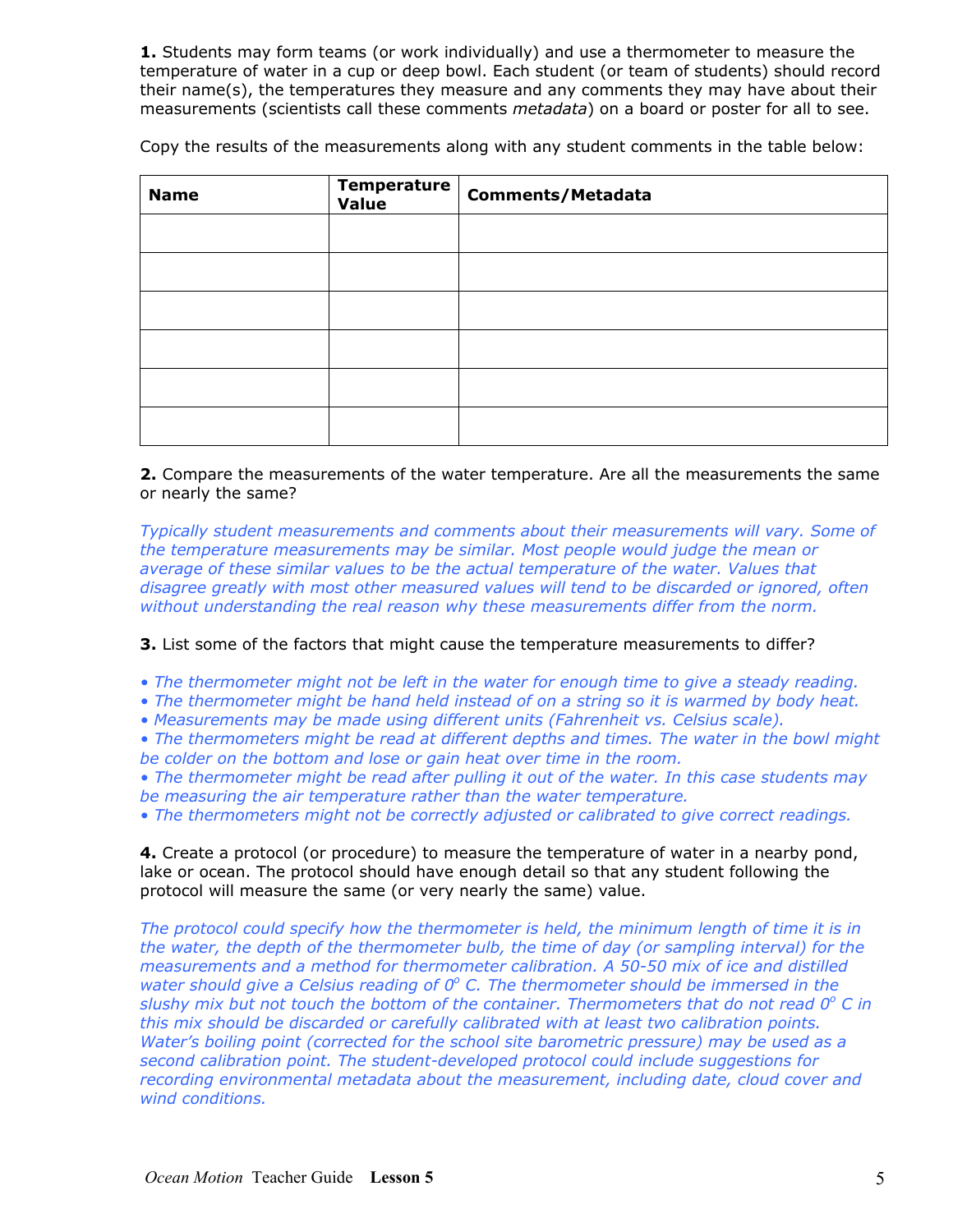## **Joyful Data Graphing and Finding the Mean**

Assume that 15 water temperatures were collected with a calibrated thermometer. Each of the following five processing steps may help to better understand characteristics of the data collected.

**Graph the Data:** The temperature data points make a pattern that seems to be level – not slanted up or down. If the points showed a systematic trend rising or falling from left to right, it would suggest that the "true" value being measured was systematically changing during the measurements. In this case, the measurement protocol should be re-examined and revised.

**Expand the Graph Scale:** To see the variations in the data more clearly, expand (magnify) the data scale. The data points look different but correspond to the same values.

**Compute the Mean**: Add all temperature measurements and divide by the number of points (15) to compute the mean value of the data. The red line in the figure shows the mean value. Its value is just above 21°. The mean value line does not exactly intersect any of the temperature data points but it lies in the middle of the data points (7 above the line, 8 below).

**Compute the Differences from the Mean:** Compute the difference between each data point and the mean value. This will be used to estimate the variation in this set of measurements.

**Compute the Standard Deviation:** Use all the differences to compute the standard deviation ( $\sigma$ ) of the data set. The red lines show the limits of the [mean +  $\sigma$ ] and [mean –  $\sigma$ ]. Note that 10 data points lie between these limits and 5 lie outside:

Within limits:  $10/15 = 2/3 = 67%$  of the data set Outside limits:  $5/15 = 1/3 = 33%$  of the data set



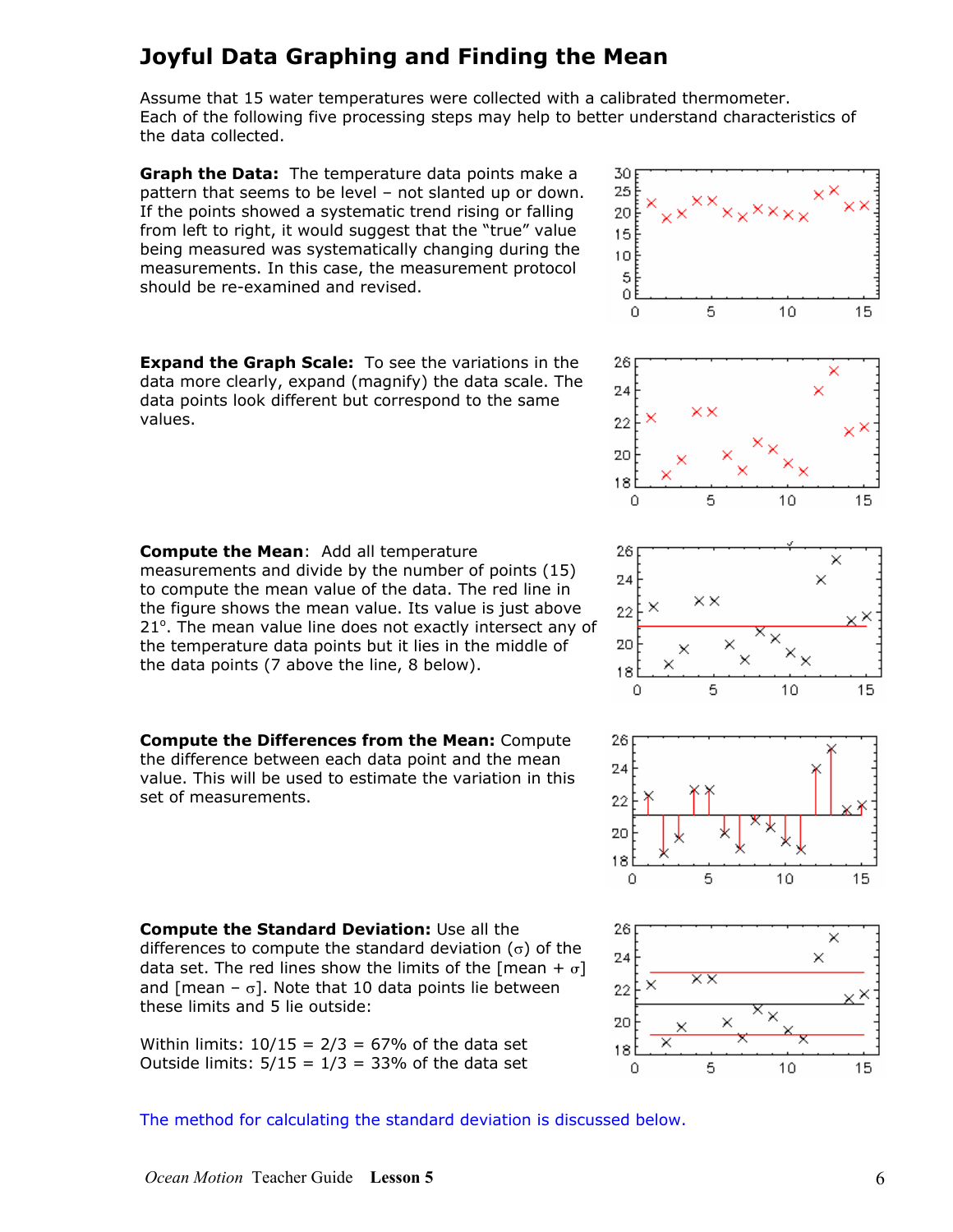### **Standard Deviation For The Courageous Level 2, More Challenging**

Here is an exercise where you will practice calculating the mean and standard deviation of data values. Imagine that you have measured the following temperatures  $27.4^{\circ}$ C,  $26.5^{\circ}$ C,  $28.1^{\circ}$ C, 27.6 $^{\circ}$ C, 26.9 $^{\circ}$ C and you wish to compute the mean and standard deviation of your data. Organize the data into a table (Column A) and perform calculations as discussed in the steps below. Follow the flow and method of this example and then you will practice the calculations yourself:

|                | <b>Column A</b>                                                   | <b>Column B</b>                            | <b>Column C</b>                                                                           |
|----------------|-------------------------------------------------------------------|--------------------------------------------|-------------------------------------------------------------------------------------------|
|                | Data                                                              | <b>Difference</b>                          | <b>Squared Difference</b>                                                                 |
|                | $X_I$                                                             | $X_I - X_M$                                | $(X_{I} - X_{M})^{2}$                                                                     |
| $\mathbf{1}$   | 27.4                                                              | $(27.4 - 27.3) = 0.1$                      | $(0.1)^2 = 0.01$                                                                          |
| $\overline{2}$ | 26.5                                                              | $(26.5 - 27.3) = -0.8$ $(-0.8)^{2} = 0.64$ |                                                                                           |
| 3              | 28.1                                                              | $(28.1 - 27.3) = 0.8$ $(0.8)^2 = 0.64$     |                                                                                           |
| $\overline{4}$ | 27.6                                                              | $(27.6-27.3)=0.3$ $(0.3)^2=0.09$           |                                                                                           |
| 5              | 26.9                                                              | $(26.9 - 27.3) = -0.4$ $(-0.4)^{2} = 0.16$ |                                                                                           |
|                | Sum of Data                                                       |                                            | Sum of Squares                                                                            |
| <b>SUM</b>     | $\sum_{I}^{5} X_{I} = 136.5$<br>$I=1$                             |                                            | $\sum_{I}^{3} (X_{I} - X_{M})^{2} = 1.54$<br>$I=1$                                        |
|                | Mean Value                                                        |                                            | <b>Standard Deviation</b>                                                                 |
|                | MSD $X_M = \frac{\sum_{I=1}^{3} X_I}{N} = \frac{136.5}{5} = 27.3$ |                                            | $\sigma = \sqrt{\frac{\sum_{I=1}^{5} (X_I - X_M)^2}{N-1}} = \sqrt{\frac{1.54}{4}} = 0.62$ |

- List the data as in Column A
- Add all the data values and record the sum in the SUM row of Column A.

$$
\sum_{I=1}^{5} X_I = 27.4 + 26.5 + 28.1 + 27.6 + 26.9 = 136.5
$$

• Compute the mean by dividing the sum (from Step 2) by the number of measurements (N=5). Record this result in the MSD (**M**ean and **S**tandard **D**eviation) row of Column A.

- Subtract the mean value (Step 3) from each data value as shown in Column B.
- Compute the square of each difference value from Column B and record it in Column C.

• Add all the squared differences from Column C (Step 5) and record the sum in the SUM row of Column C.

$$
\sum_{I=1}^{5} (X_I - X_M)^2 = 0.01 + 0.64 + 0.64 + 0.09 + 0.16 = 1.54
$$

• Compute the standard deviation by taking the square root of the sum of the squared differences (Step 6) divided by one less that the number of measurements  $(N-1 = 5-1 = 4)$ . Record this result in the MSD row of Column C.

The mean and the standard deviation are related in a very important way. For a given data set, *the mean is the single value that minimizes the standard deviation of the data.* Choosing any value other than the mean for calculating the standard deviation yields a larger standard deviation. If, for example, you replace the mean value 27.3 with 28.0 everywhere in the above calculation, you will find that the standard deviation increases. In this sense, choosing the mean value as the best value to represent a dataset is justified by the fact that *it deviates (differs) least from the other numbers in the dataset*.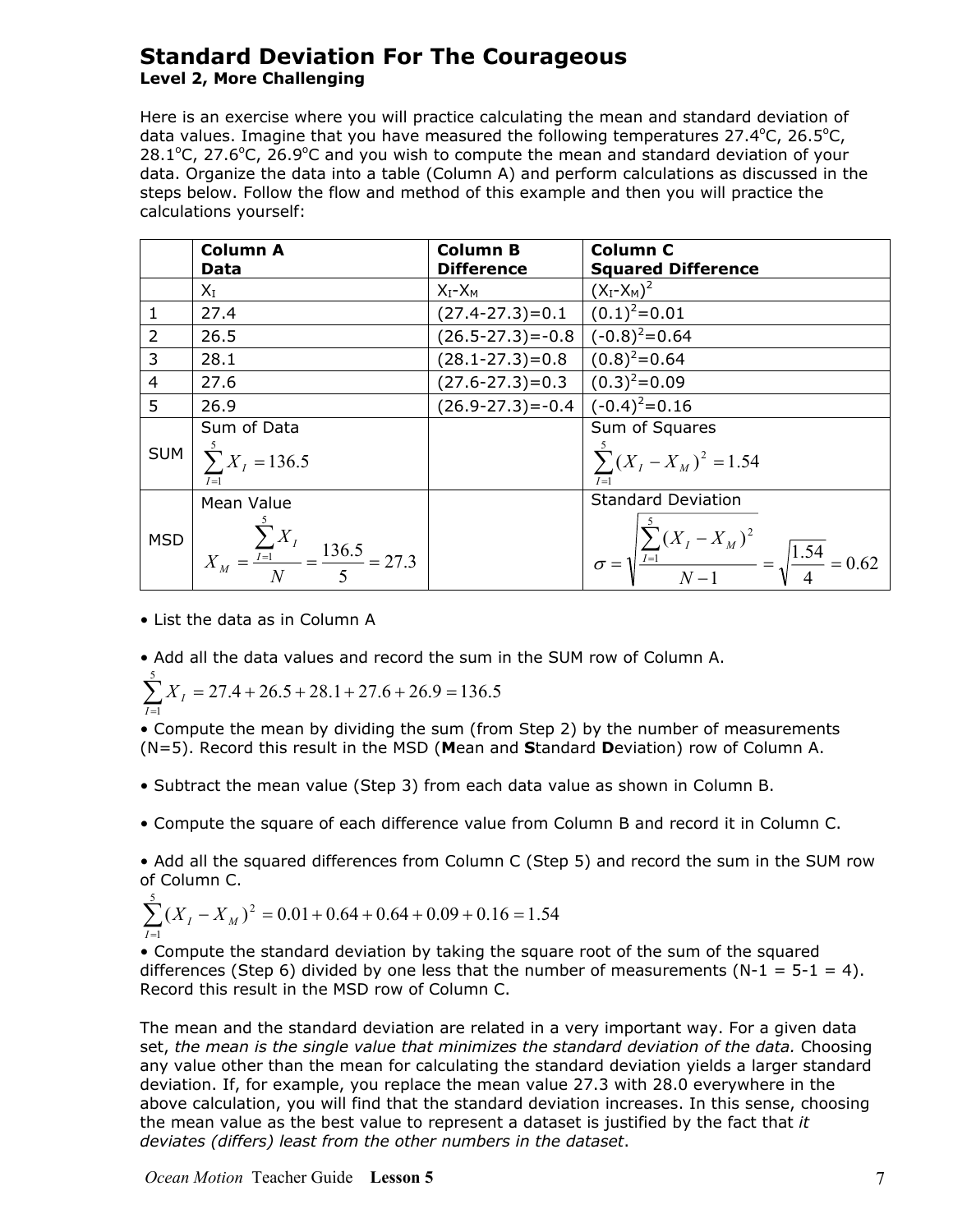|                | <b>Column A</b>                           | <b>Column B</b>   | <b>Column C</b>                                                       |
|----------------|-------------------------------------------|-------------------|-----------------------------------------------------------------------|
|                | Data                                      | <b>Difference</b> | <b>Squared Difference</b>                                             |
|                | $X_I$                                     | $X_I - X_M$       | $(X_{I} - X_{M})^{2}$                                                 |
| $\mathbf{1}$   | 4.73                                      | $-0.01$           | 0.0001 OR 1.0E-4                                                      |
| $\overline{2}$ | 4.65                                      | $-0.09$           | 0.0081 OR 8.1E-3                                                      |
| 3              | 4.82                                      | 0.08              | 0.0064 OR 6.4E-3                                                      |
| $\overline{4}$ | 4.70                                      | $-0.04$           | 0.0016 OR 1.6E-3                                                      |
| 5              | 4.69                                      | $-0.05$           | 0.0025 OR 2.5E-3                                                      |
| 6              | 4.83                                      | $-0.09$           | 0.0081 OR 8.1E-3                                                      |
| $\overline{7}$ | 4.77                                      | 0.03              | 0.0009 OR 9.0E-4                                                      |
|                | Sum of Data                               |                   | Sum of Squares                                                        |
| <b>SUM</b>     | $\sum_{I=1}^{5} X_I = \underline{\qquad}$ |                   | $I=1$                                                                 |
|                | 33.19                                     |                   | 0.0277                                                                |
|                | Mean Value                                |                   | <b>Standard Deviation</b>                                             |
| <b>MSD</b>     |                                           |                   | $\sigma = \sqrt{\frac{\sum_{I=1}^{i} (X_I - X_M)^2}{N-1}} =$<br>0.068 |

**5. Your Turn**: The following is a new dataset. Practice the calculation of mean and standard deviation values:



*The sun rises over Europe and Northern Africa.* 

*By The Living Earth <http://www.fourmilab.ch/earthview/>*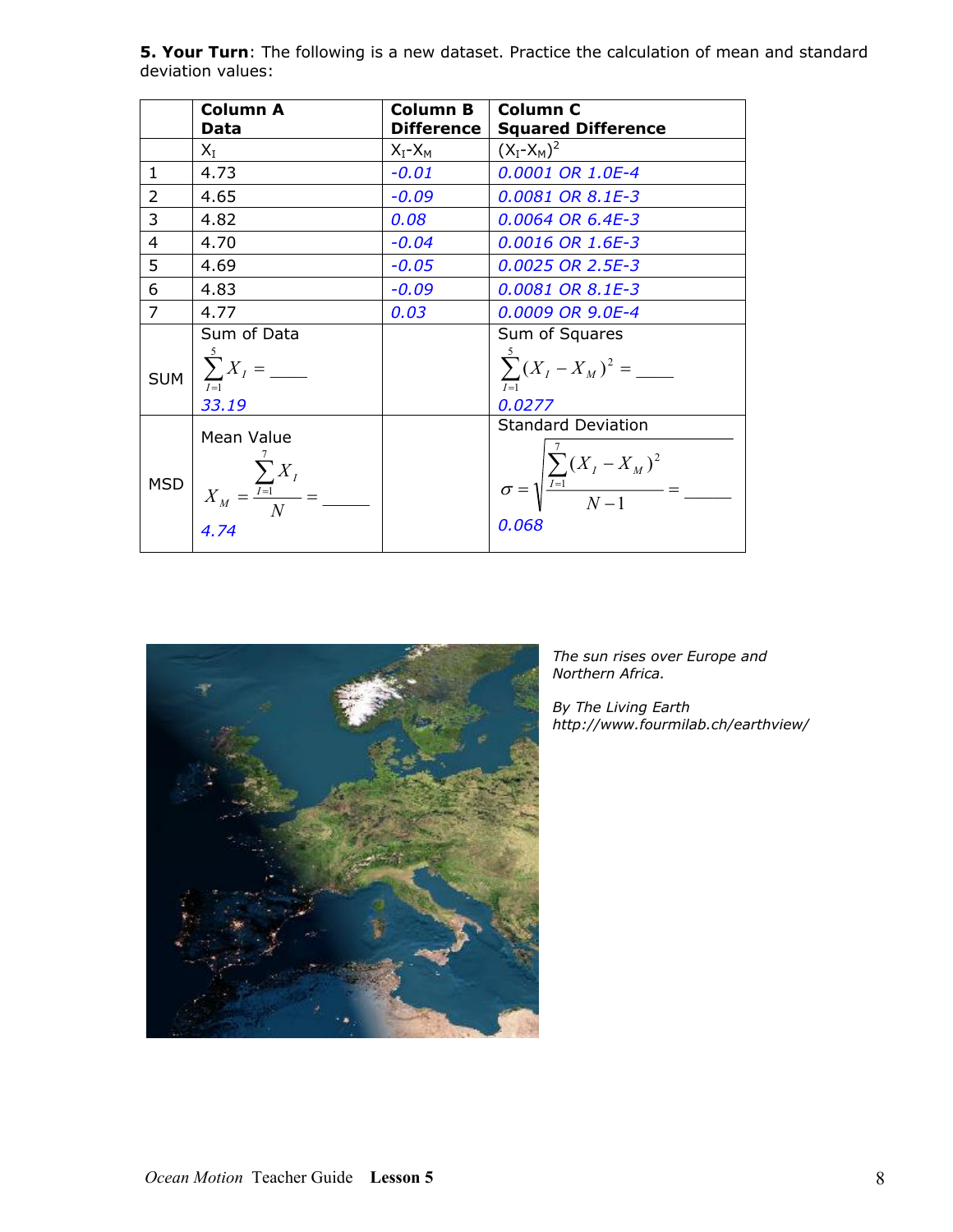## **Explore: Energy In = Energy Out**

*How can a model of the human body be used to better understand energy in the Earth system?* 

What comes down must go back up!



Energy absorbed by Earth = energy emitted by Earth

Energy balance is a familiar topic to most people because it relates directly to their health. Your body maintains an energy balance:

#### **Energy In = Energy Out + Energy Stored**

The above formula illustrates energy conservation all the energy has to "go" somewhere. It cannot just disappear. Humans eat food that provides energy for biochemical processes necessary for life and for heat that the body sheds through various processes (radiation, conduction, convection and evaporation). The unit of energy found on food package labels is the Calorie (1 Calorie =  $1000$  calories =  $4186$ Joules). The body regulates blood flow to increase or decrease body heat. If too many calories are consumed, the body stores the excess energy as fat.

| <b>Energy</b>                  | <b>Human Body</b>                                                                                                                                   | Atmosphere/Ocean                                                           |
|--------------------------------|-----------------------------------------------------------------------------------------------------------------------------------------------------|----------------------------------------------------------------------------|
| Primary energy source          | Food                                                                                                                                                | Sun                                                                        |
| Ways the energy is<br>expended | Exercise, work, internal<br>body functions                                                                                                          | Winds, storms, currents,<br>photosynthesis                                 |
| Ways the energy is stored      | Fat accumulation,<br>chemical energy                                                                                                                | Latent heat, thermal energy,<br>chemical energy                            |
| Ways to transfer energy        | Evaporation (sweat),<br>conduction, convection<br>(blood circulation)(hmm.<br>The blood is pumped<br>through the body,<br>carrying heat), radiation | Evaporation, radiation, conduction,<br>convection (air and water currents) |

**6.** In the chart below, complete the following analogies that compare the energy balance of the body to that of the Earth.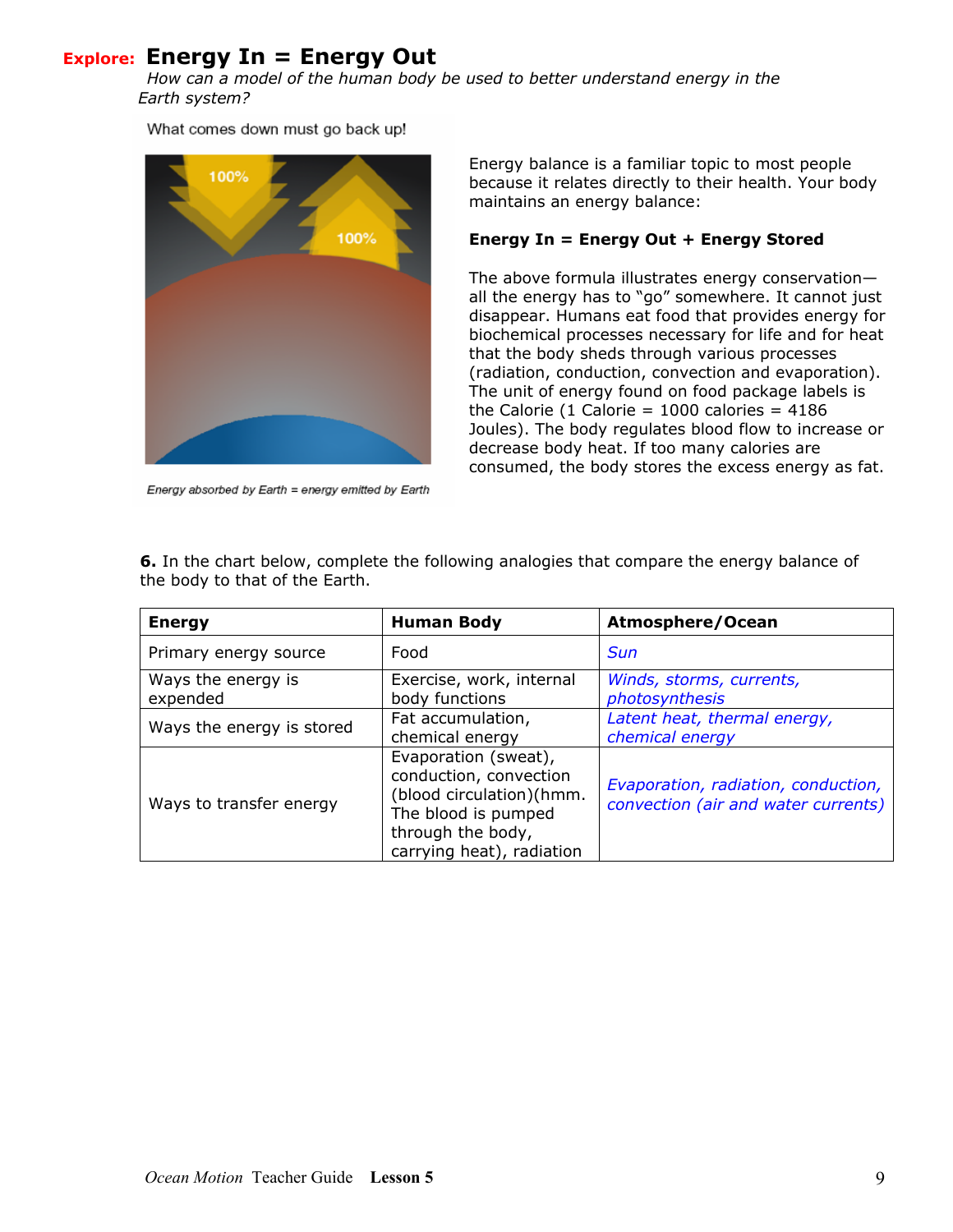## **Explore: Air Temperature Investigations**

*What do data reveal about daily energy cycles in the Earth system?* 



Sun rise over North America. By The Living Earth http://www.fourmilab.ch/earthview/

To investigate energy cycles, begin by examining air temperature data collected in [Washington, DC](http://csc.gallaudet.edu/snyder/ws/) on July 4–5, 2005 – a calm, clear summer day in the nation's capital. On July 3, the Earth is farthest from the sun— 94,500,000 miles (in the first week of January, Earth i s closest—91,400,00 miles). Many of the details that you will learn about this daily energy cycle will apply to the yearly cycle of ocean surface temperatures as well. The daily cycle occurs because Earth rotates once on its axis every 24 hours. The yearly seasonal cycle occurs because the Earth's axis is tilted 23° relative to the plane of its orbit. As Earth orbits the Sun, this tilt

remains constant, so the United States experiences winter when the Northern Hemisphere tilts away from the Sun and summer when it tilts towards the Sun.

The graph below represents outside air temperatures for July 4–5, 2005 in Washington, D.C. For this investigation, we have selected a calm, clear day with no precipitation or significant movement of air masses. Examine the graph and answer the following three questions.



**7.** Determine the maximum temperature and the time and date it occurred.

Max Temp: 30.2°C  *2005*  Date: *July 4,* Time: *5 pm* 

**.** Determine the minimum temperature and the time and date it occurred. **8**

Min Temp: 21.9<sup>o</sup>C Time: *8 am*  Date: *July 4* 

**.** What is the temperature range shown in the graph? **9** *The temperature range was 8.3 °C (30.2 - 21.9).*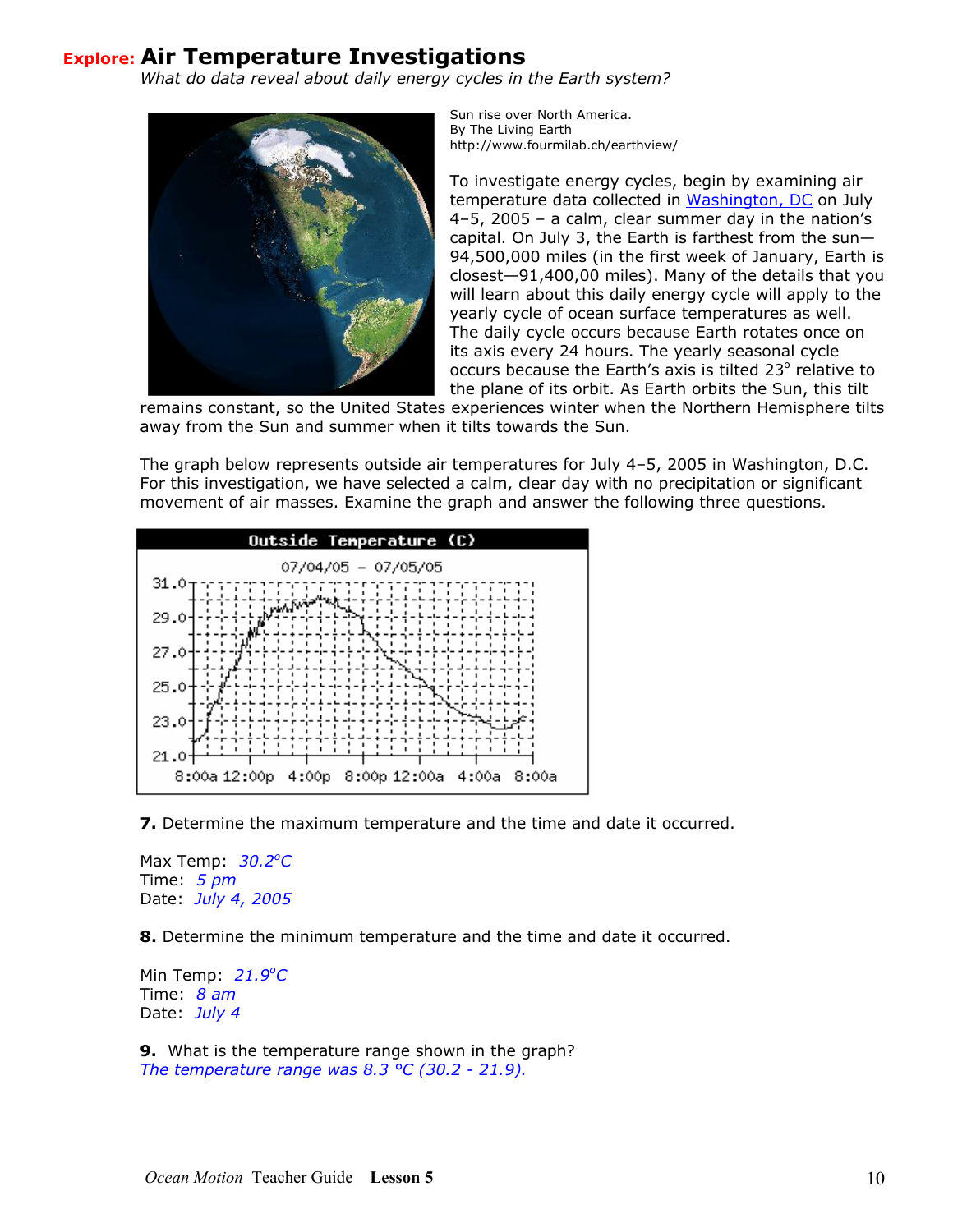During the entire 24-hour interval, the Kelvin (absolute) air temperature was *relatively* constant:

 $30.2^{\circ}$ C (max temp) =  $30.2 + 273.15 = 303.35^{\circ}$ K

 $21.9^{\circ}$ C (min temp) = 21.9 + 273.15 = 295.05°K.

Measured on this scale, the Kelvin temperature of the air changed by less than 3% over 24 hours:

 $100\% = 2.8\%$ 295.05  $\frac{303.35 - 295.05}{20000} \times 100\% =$ 

The energy radiated by a substance or object depends directly on its Kelvin temperature. Objects with a higher temperature radiate more. Assuming that the nearby ground surfaces have temperatures similar to the air temperatures, it can be concluded that during the 24 hour period, the electromagnetic energy radiated around the site of this Washington, D.C. weather station site was fairly constant.

The following graph shows the intensity of solar radiation measured in Watts per square meter received at the Washington, D.C., weather station. A Watt is a unit of power that measures energy used or generated per second: 1 Watt = 1 Joule/1 second =  $(1/746)$  horsepower. A typical light bulb in the home is rated at 75 Watts. As shown by the graph, solar intensity varies significantly throughout the day. The intensity reaches its peak near noon and is zero between 8:30 pm and 6 am when Washington, D.C., is not receiving direct light from the Sun).



**10.** Compare the two graphs Outside Temperature, (page 9), and Solar Radiation, (page 10). Describe what happened to the air temperature and solar radiation during the afternoon and early evening between 2 pm and 8 pm. *Air temperature increased until 5 pm then started decreasing. Solar radiation decreased continuously during the next 6 hours. Air temperature continued to rise as the incoming radiation (gain) exceeded the loss from emitted radiation.* 

**11.** Why was the solar radiation zero between 8:30 pm and 6 am? Examine the Outside Temperature data and describe what happened to the air temperature during this time interval. *The solar radiation was zero because there was no direct solar radiation at night. The air temperature decreased at a steady rate during this time interval. Assuming that atmospheric conditions were stable and calm, this temperature decrease was mainly due to steady energy loss due to emitted radiation. This steady rate of loss reflects the fact that the Kelvin temperature of the air and its surroundings underwent a small percent change during the night.*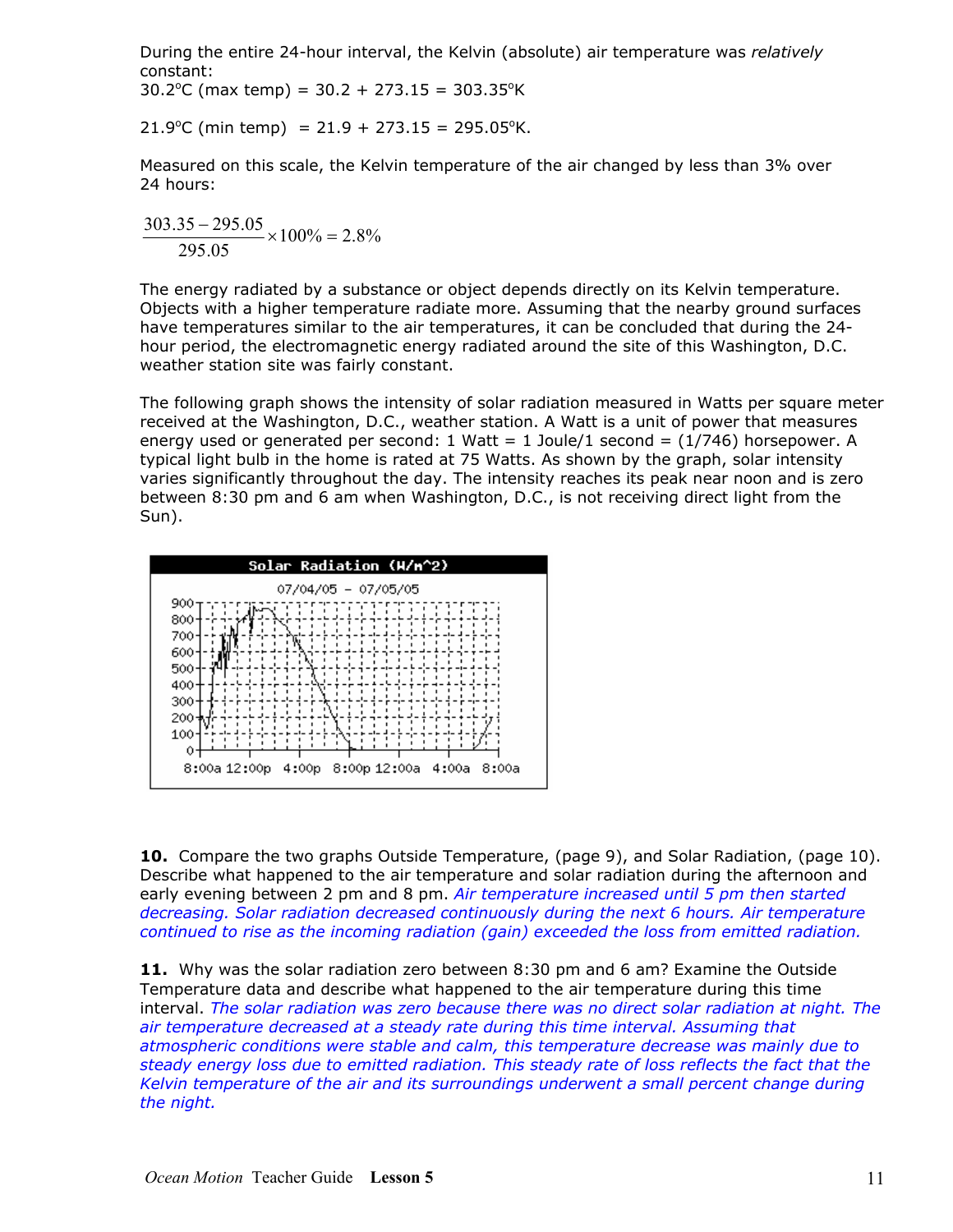*Why Is There a Time Delay?* Based on the graphs, there is a delay in the temperature response to the Sun's energy. Air temperatures continue to rise and remain steady for hours after the solar radiation reaches its peak. *Why?*

To investigate this question, you will use a simple daily energy balance model that receives incoming energy that peaks around Noon and that emits energy at a steady rate (the same amount of energy is lost during each hour). The following table lists information about the model:

- Column A: Time of day (starting at 1 AM)
- Column B: Incoming (incident solar) Energy (IE) is zero at night and peaks near Noon.

• Column C: Emitted (radiated infrared) Energy (EE). This remains constant at all hours, reflecting the relatively constant temperature of the environment.

• Column D: Total (thermal) Energy (TE). The total energy is the amount of thermal energy that accumulates throughout the day. Incoming Energy makes it higher. Emitted Energy makes it lower.

The model starts with 9 units of energy (Total Energy in Column D) in the air and environment at 1 am. Between 1 AM and 2 AM, no incoming energy is added; however 1 unit is emitted, leaving 8 units of energy:

TE (2 AM) = TE (1 AM) + IE (1 AM) - EE (1 AM) =  $\,$  8

Fill in the remaining TE values using this same iterative method of calculation: **12.** TE (3 AM) = TE (2 AM) + IE (2 AM) – EE (2 AM

| <b>Daily Energy Balance Model</b>     |                |                                                   |                                                         |                                                |  |  |  |  |
|---------------------------------------|----------------|---------------------------------------------------|---------------------------------------------------------|------------------------------------------------|--|--|--|--|
| <b>Column A</b><br><b>Time of Day</b> |                | <b>Column B</b><br><b>Incoming</b><br>Energy (IE) | <b>Column C</b><br><b>Emitted</b><br><b>Energy (EE)</b> | <b>Column D</b><br><b>Total Energy</b><br>(TE) |  |  |  |  |
|                                       | $\mathbf{1}$   | $\mathbf 0$                                       | $\mathbf{1}$                                            | 9                                              |  |  |  |  |
|                                       | $\overline{2}$ | $\mathbf 0$                                       | $\mathbf{1}$                                            | 8                                              |  |  |  |  |
|                                       | 3              | $\mathbf 0$                                       | $\mathbf{1}$                                            | $\overline{z}$                                 |  |  |  |  |
|                                       | $\overline{4}$ | $\mathbf 0$                                       | $\mathbf{1}$                                            | 6                                              |  |  |  |  |
|                                       | 5              | $\mathbf 0$                                       | $\mathbf{1}$                                            | 5                                              |  |  |  |  |
|                                       | 6              | 0                                                 | $\mathbf{1}$                                            | $\overline{4}$                                 |  |  |  |  |
|                                       | $\overline{7}$ | $\mathbf{1}$                                      | $\mathbf{1}$                                            | $\overline{\mathcal{A}}$                       |  |  |  |  |
| AM                                    | 8              | $\mathbf{1}$                                      | $\mathbf{1}$                                            | $\overline{\mathcal{A}}$                       |  |  |  |  |
|                                       | 9              | $\overline{2}$                                    | $\mathbf{1}$                                            | 5                                              |  |  |  |  |
|                                       | 10             | 3                                                 | $\mathbf{1}$                                            | $\overline{z}$                                 |  |  |  |  |
|                                       | 11             | 3                                                 | $\mathbf{1}$                                            | 9                                              |  |  |  |  |
| <b>Noon</b>                           |                | $\overline{4}$                                    | $\mathbf{1}$                                            | 12                                             |  |  |  |  |
|                                       | $\mathbf{1}$   | 3                                                 | $\mathbf{1}$                                            | 14                                             |  |  |  |  |
|                                       | $\overline{2}$ | 3                                                 | $\mathbf 1$                                             | 16                                             |  |  |  |  |
|                                       | 3              | $\overline{2}$                                    | $\mathbf{1}$                                            | 17                                             |  |  |  |  |
|                                       | $\overline{4}$ | $\mathbf{1}$                                      | $\mathbf 1$                                             | 17                                             |  |  |  |  |
|                                       | 5              | $\mathbf{1}$                                      | $\mathbf{1}$                                            | 17                                             |  |  |  |  |
|                                       | 6              | $\mathbf 0$                                       | $\mathbf 1$                                             | 16                                             |  |  |  |  |
|                                       | $\overline{7}$ | $\mathbf 0$                                       | 1                                                       | 15                                             |  |  |  |  |
| PM                                    | 8              | $\mathbf 0$                                       | $\mathbf 1$                                             | 14                                             |  |  |  |  |
|                                       | 9              | $\mathbf 0$                                       | $\mathbf{1}$                                            | 13                                             |  |  |  |  |
|                                       | 10             | $\mathbf 0$                                       | $\mathbf{1}$                                            | 12                                             |  |  |  |  |
|                                       | 11             | $\pmb{0}$                                         | $\mathbf 1$                                             | 11                                             |  |  |  |  |
| Midnight                              |                | $\overline{0}$                                    | $\overline{1}$                                          | 10                                             |  |  |  |  |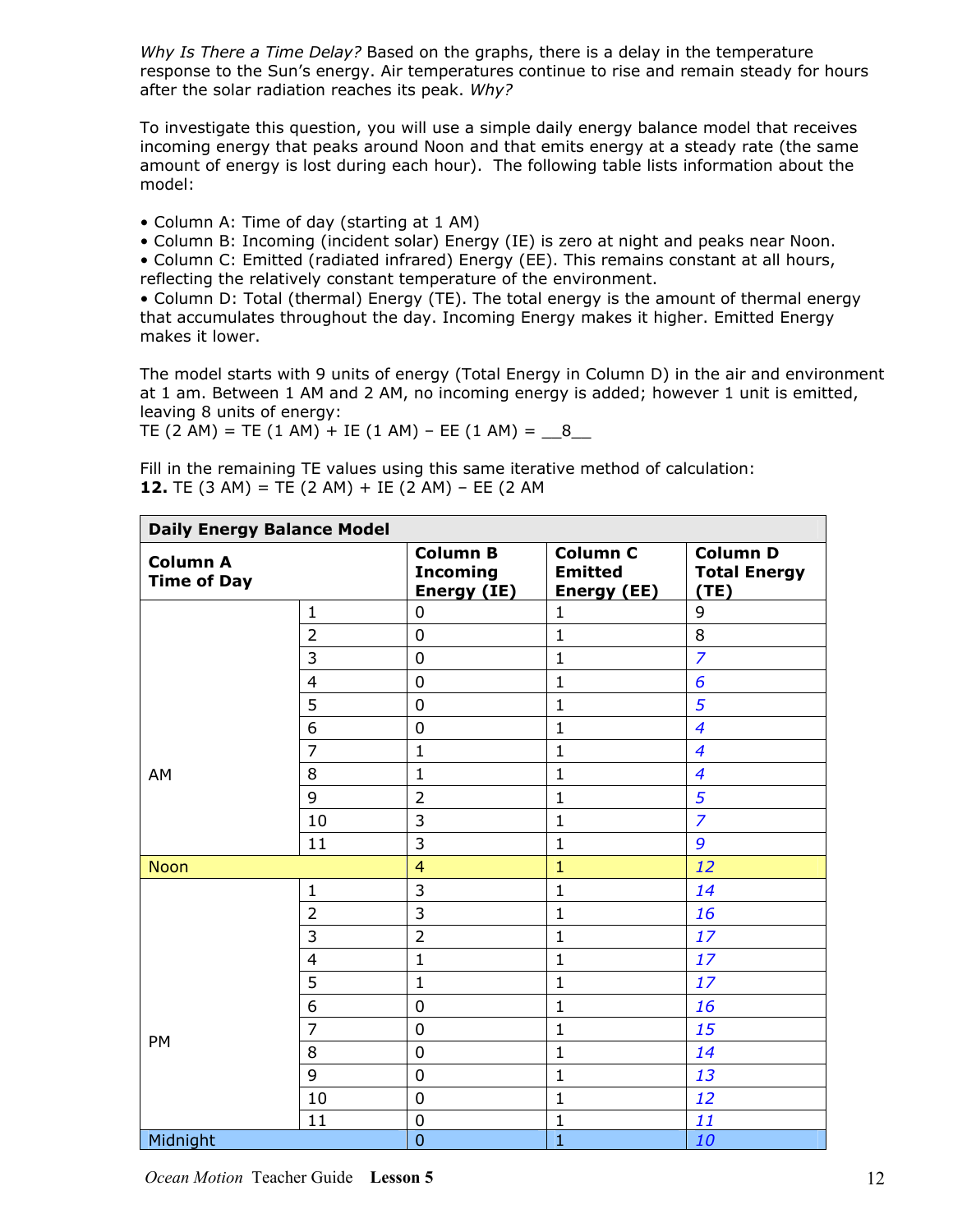By 1 AM, total energy (TE) will be back to 9 units and the same energy cycle will repeat for this ideal, balanced case. For any one location and date on Earth, the energy flows do not have to always be in balance. Balance applies to the entire Earth over an extended period of time. In our example, if the incoming energy (IE) increases significantly, then Earth's surface temperatures will rise and the emitted energy (EE) will increase. The amount of emitted energy will naturally adjust to compensate for increases (or decreases) in incident energy.

**Explain: 13.** Look at the energy values in the table above. When does *incoming energy* (column B) reach its minimum, its maximum? Does the emitted energy (column C) show a maximum or minimum value? When does *total energy* (column D) reach its minimum and its maximum?

| <b>Daily Energy Balance</b> | <b>Time</b>           |                       |  |  |  |  |  |
|-----------------------------|-----------------------|-----------------------|--|--|--|--|--|
|                             | <b>Minimum Energy</b> | <b>Maximum Energy</b> |  |  |  |  |  |
| Incoming Energy (IE)        | 6 pm – 6 am           | $12$ Noon             |  |  |  |  |  |
| Total Emitted Energy (TE)   | 6 am - 8 am           | 3 pm - 5 pm           |  |  |  |  |  |

**14.** Compare this model to the Washington DC data of July 4, 2005. How is the behavior shown by this model similar to, or different from, the air temperature situation? • Incoming Energy compared to the Solar Radiation

• Total Energy compared to Outside Temperature

*Like the Solar Radiation graph, the Incoming Energy (IE) reaches its maximum value near noon and is zero during the nighttime hours. Similar to the Outside Temperature graph, the Total Energy (TE) reaches its maximum in late afternoon (3PM-5PM) and decreases steadily at night.* 

Air temperature continues to rise as long as the incoming energy (IE) exceeds emitted energy (EE).

## **Explore: The Annual Energy Cycle**

*How does solar energy received by Earth change throughout the course of a year?* 



Extend your study of the yearly solar energy cycle with an online solar energy animation. As you cycle through a year, changes in incident above-the-atmosphere solar daily energy intensity (Joules/day/meter<sup>2</sup>) are shown as color changes on a world map. Typically 30% of this energy is reflected and 70% is absorbed. Overall, ½% of this incident energy drives atmosphere and ocean circulation – winds and ocean currents.

The image on the left shows the daily incident solar energy intensity on July 4.

The highest values of energy intensity (dark red) are in the arctic region due in part to the 24 hour day above the Arctic Circle while the Earth's Northern Hemisphere is tilted towards the Sun. Because of cloud and ice cover, a high fraction of this energy will be reflected back to space and will not heat the surface of the Earth. On this date, the South Pole region experiences 24-hour darkness and is shown in black.

**Make a Prediction:** Before you view the solar energy animation, guess in which month the solar intensity will be greatest and in which month it will be the least for your hometown.

**15.** In what town and state do you live?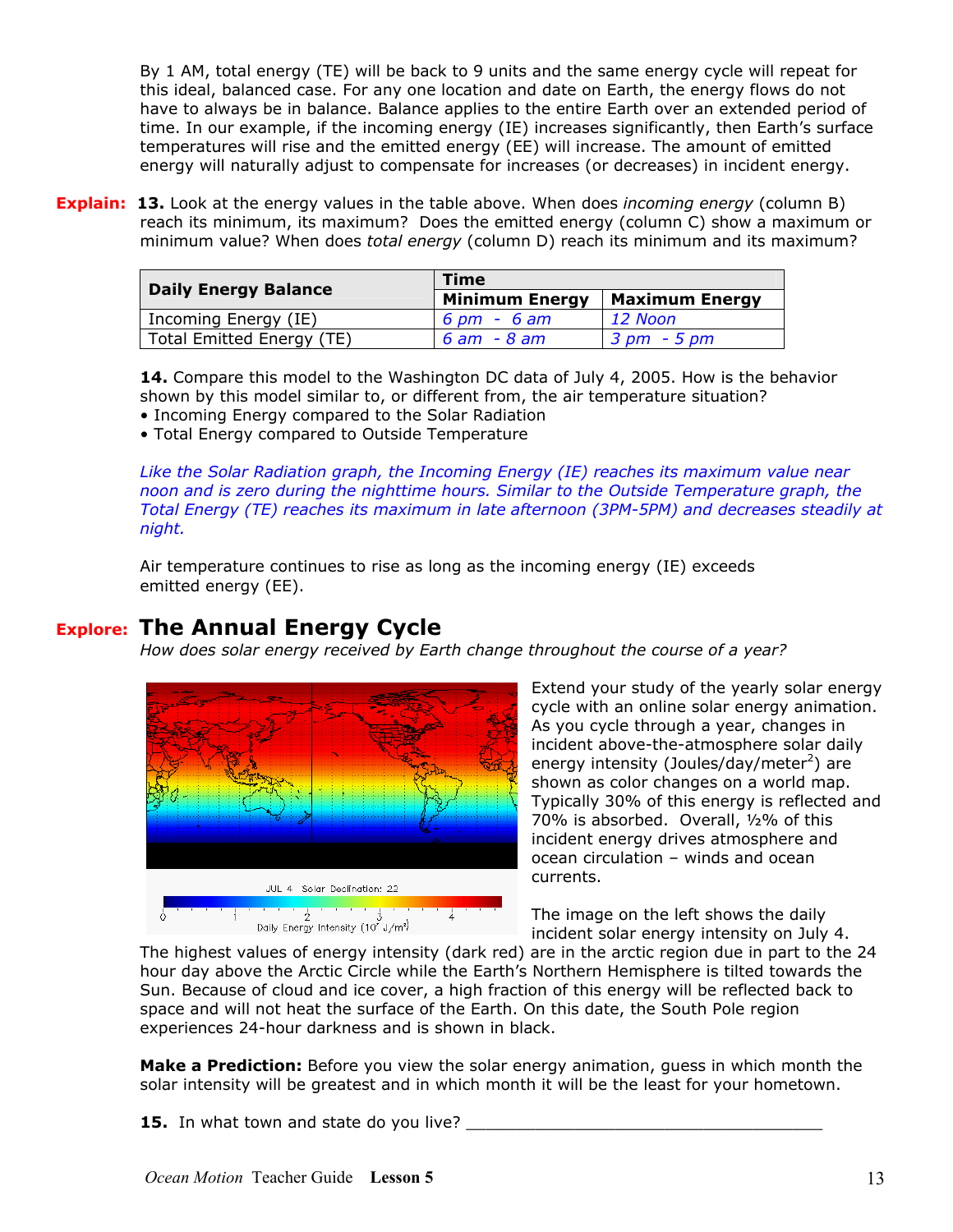**16.** During which month do you think solar intensity is greatest at your home?

**17.** During which month do you think solar intensity is least at your home?

 $\_$ 

 $\_$ 

Click the [Solar Energy Animation](http://oceanmotion.org/html/resources/solar.htm) link. (Note: Because of the file size, give the web page time to download its images.) Manipulate the computer model until you feel comfortable with it. Then return to page 13 for further instructions

**18.** Use the computer model to determine the daily energy values for your home and for the Equator at the beginning of each month. Use the drop-down menu to select the months January through December. Look at the color changes on the map and use the legend below the map to determine energy values.

| <b>Location</b> | Jan | Feb | Mar | Apr | May | Jun | Jul | Aug | <b>Sep</b> | Oct | <b>Nov</b> | <b>Dec</b> |
|-----------------|-----|-----|-----|-----|-----|-----|-----|-----|------------|-----|------------|------------|
|                 |     |     |     |     |     |     |     |     |            |     |            |            |
| Equator         |     |     |     |     |     |     |     |     |            |     |            |            |

Note: The colors shown on each map may be used to determine the total energy (i.e., ignoring atmosphere absorption/reflection) provided by the sun within an area of 1 square meter above the atmosphere for the date shown. In the image, from January 1, Washington, D.C., lies in the middle of the dark blue color on the map, which means on January 1 the Sun provided the Washington D.C. region approximately  $0.3 \times 10^8$  J/m<sup>2</sup> during a day. On a very clear day, approximately 80% of this energy passed through the atmosphere.

Sample values for Washington D.C. and the Equator are shown below.

| <b>Location</b> | Jan  | Feb  | Mar | Apr  | May     | Jun  | Jul  | Aug  | <b>Sep</b>     | Oct  | <b>Nov</b> | <b>Dec</b> |
|-----------------|------|------|-----|------|---------|------|------|------|----------------|------|------------|------------|
|                 |      |      |     |      |         |      |      |      |                |      |            |            |
| Wash.,          | 1.4x | 8x   | 4x  | 3.1x | ,. $8x$ | 3.8x | 3.8x | 3.8x |                | 2.6x |            | 1.4x       |
| D.C.            | 10′  |      |     | 1 Oʻ | 10′     |      |      |      | 1 Π'           |      |            | ∕ח ז       |
| Equator         |      | 4v   |     | 3.6x | 3.2x    | 3.4x |      | 3.4x | .4x            | 3.4x |            | 3.2x       |
|                 | 10′  | ⁄מ ז | 10′ | 10′  | 10'     | ∕ח ז |      | 10′  | 10 $^{\prime}$ |      |            | 10′        |

**Explain:** Use the values you recorded in the table to answer the following three questions:

**19.** In which month was *solar intensity the greatest* in the following locations?

Your home? *Washington, June-July* Equator? *March-April look highest but values don't change much during the year* 

**20**. In which month was *solar intensity the lowest* in the following locations? Your home? *Washington, January* Equator? *December-January*

**21.** How accurate were your earlier predictions of times of the year when solar intensity is highest and lowest at your home?

*Answers may vary. Typically, as in the case of the daily energy cycle, assuming predominantly clear conditions, solar intensity may peak a few months before surface temperatures are highest. Clouds and local weather patterns will moderate the surface temperature at a selected site.* 

*Ocean Motion* Teacher Guide **Lesson 5** 14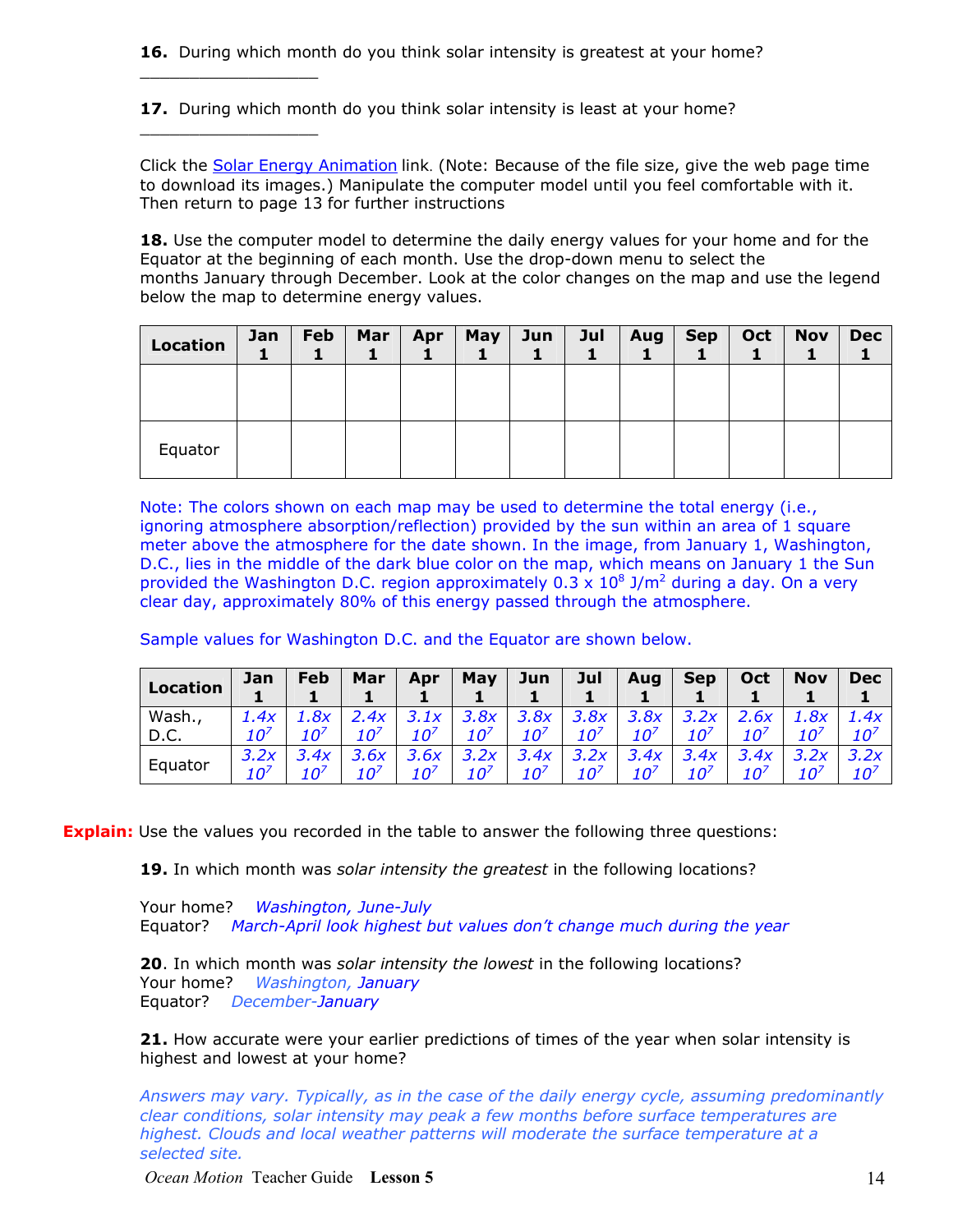## **Explore: Sea Surface Temperatures**

*How does solar radiation affect sea surface temperatures?* 

Examine sea surface environment data that are superimposed on a map and incorporated into a computer model that can be manipulated. Click the [Sea Surface Environment](http://oceanmotion.org/html/resources/ssedv.htm) visualizer. *Set the visualizer controls to,* 

#### *Year: 1981 Month: November Parameter: Temperature***.**

Observe the map generated and answer the following questions.

#### Sea Surface Environment Visualizer



**22.** Describe information provided by the colored image. What does the image depict? What do the colors represent? What do the numbers along the sides of the image represent?

*The colors of the image represent sea surface temperatures measured over the week of November 8, 1981. It is important that students are able to accurately read maps: The top of the map is north, the bottom is south, the left is west and the right is east. A natural coordinate system (i.e., near spherical objects) employed for planets and moons uses angles of longitude and latitude to identify locations. The numbers across the top and bottom of the map give longitude values. The numbers on the right and left side of the map give latitude values. At the Equator, latitude =*  $0^{\circ}$ *, at the North Pole, latitude =*  $90^{\circ}$  *(or 90N) and at the South Pole, latitude = -90<sup>°</sup> (or 90S).* 

**23.** What patterns do you see in the November 1981 Sea Surface Temperature data (SST)? *Temperatures vary with latitude.* 

**24.** Where are the water surface temperatures coldest? *Temperatures are coldest near both poles.* 

**25.** Where are the water surface temperatures warmest? *Temperatures are warmest near the Equator.* 

**26.** Do you see regions where cool surface water moves into latitudes where warm surface water dominates? *Western coasts of South America and Africa*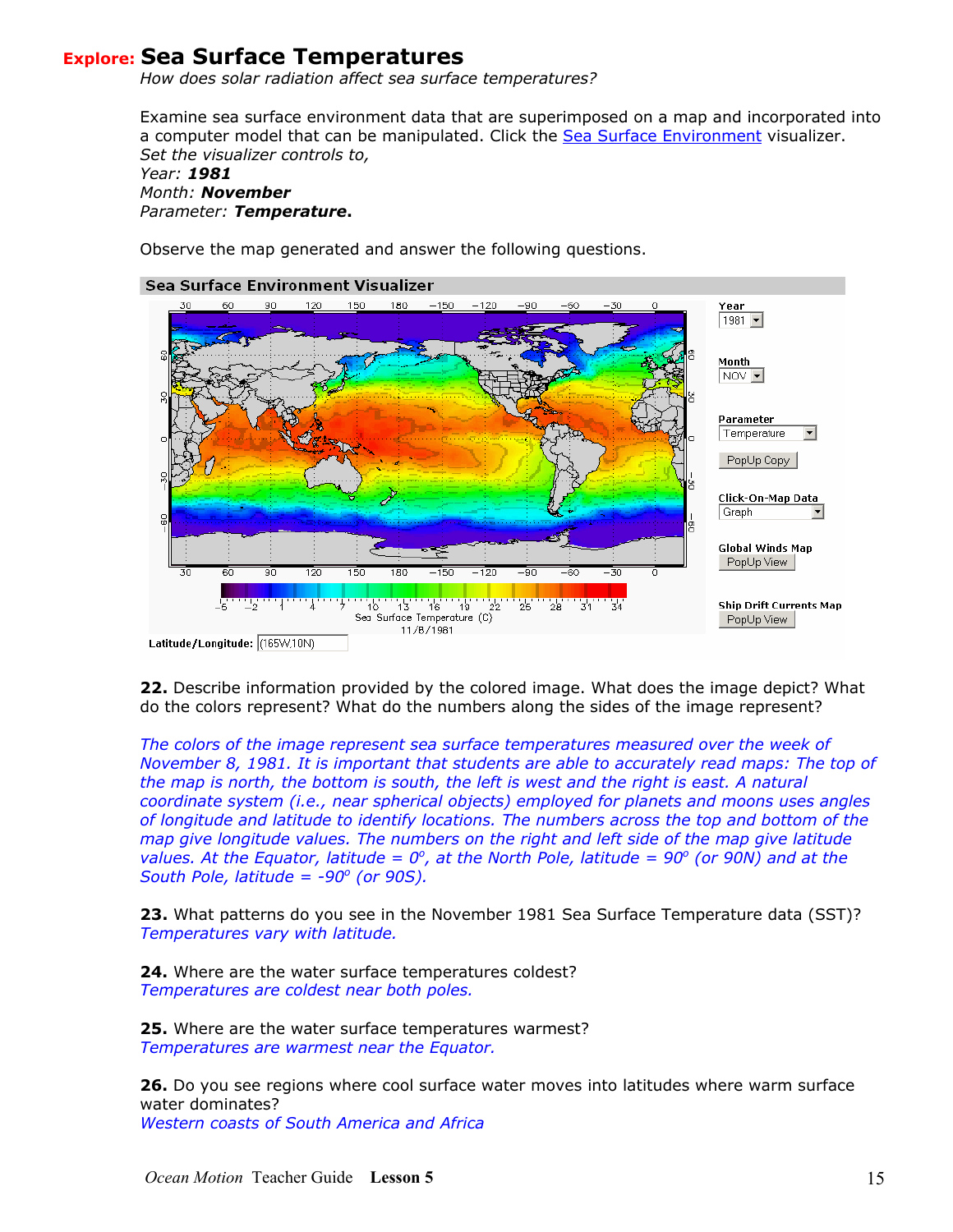**27.** Do you see regions where warm surface water moves into latitudes where cool surface water dominates?

*Scandinavia, north of Europe* 

Next, return to [Sea Surface Environment](http://oceanmotion.org/html/resources/ssedv.htm) data visualizer.

 • The Click-On-Map Data selector determines the type of data displayed when you click on any  $5^\circ \times 5^\circ$  ocean site on the map. You can select a graph or a table of median parameter data for each site and each available year.

• Set the Click-On-Map Data option to **Graph** and click an ocean region near the Equator. A time series graph will appear showing you how the sea surface temperature at that site varied over the years. For example:



The [graph](http://physics.gallaudet.edu/ssedv/sst/pst/pst5318.png) above shows sea surface temperatures at a selected site near the Galapagos Islands. Before interpreting any graph, including this one, make certain that you understand what the x- and y-axes represent. Answering the following questions correctly is critical to reading this graph accurately.

**28.** What is measured on the x-axis? *Time in years* 

**29.** What does each vertical line (blue) on the graph represent? *One year* 

**30.** What is the range of the entire graph? *1981 – 2005* 

**31.** What does each horizontal dot on the graph represent? *Month of the year* 

**32.** What is the month and year that data were first shown on this graph? *November 1981* 

**33.** What is measured on the y-axis? *Temperature in degrees Celsius* 

**34.** What does each graduation on the y-axis represent? *.5 o C*

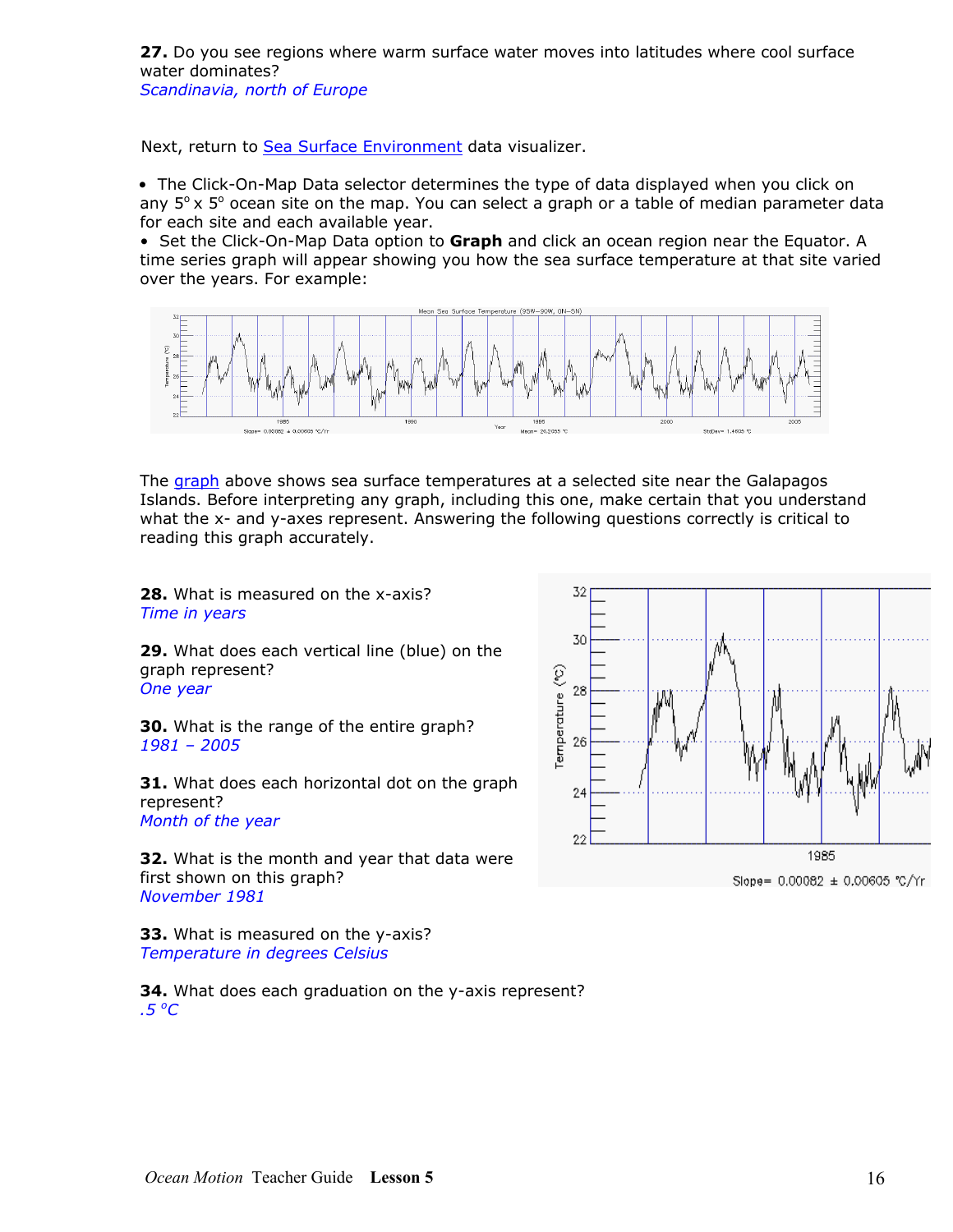**35.** The graph shows data that vary considerably from year to year. Complete the following chart by identifying three years when sea surface temperature was highest and three years when it was lowest.

| Mean Sea Surface Data (95W - 90W, 0N - 5N) |              |                 |       |                            |             |        |  |  |  |
|--------------------------------------------|--------------|-----------------|-------|----------------------------|-------------|--------|--|--|--|
| <b>Highest Temperatures</b>                |              |                 |       | <b>Lowest Temperatures</b> |             |        |  |  |  |
| Year                                       | 1983         | 1987 or<br>1992 | 1998  | 1985                       | 1988        | 2004   |  |  |  |
| Month                                      | <b>April</b> | April           | March | August                     | July/August | August |  |  |  |
| Temp °C                                    | 30.2         | 29.5            | 30.2  | 23.2                       | 22.6        | 23.3   |  |  |  |

**36.** If during a certain year, many widespread sites experience the same unusually high or low temperatures, there is good reason to look for the cause of such behavior. To study the effects on other types of data and to see how the unusual temperatures affected the weather of the region, *complete an analysis of one more site off the east coast of North America.*

| Mean Sea Surface Data |                             |  |  |                            |  |  |
|-----------------------|-----------------------------|--|--|----------------------------|--|--|
|                       | <b>Highest Temperatures</b> |  |  | <b>Lowest Temperatures</b> |  |  |
| Year                  |                             |  |  |                            |  |  |
| Month                 |                             |  |  |                            |  |  |
| Temp °C               |                             |  |  |                            |  |  |

To develop a measure of how unusual, or normal, a data value may be, one needs some measure of both. To quantify data values as normal or unusual, people often compute two measures from their data:

- Mean—a weighted or unweighted average of data values
- Standard deviation—measures the scatter of data values with respect to the mean value



*Earth Image from The Living Earth <http://www.fourmilab.ch/earthview/>* 2006 May 21 16:34 UTC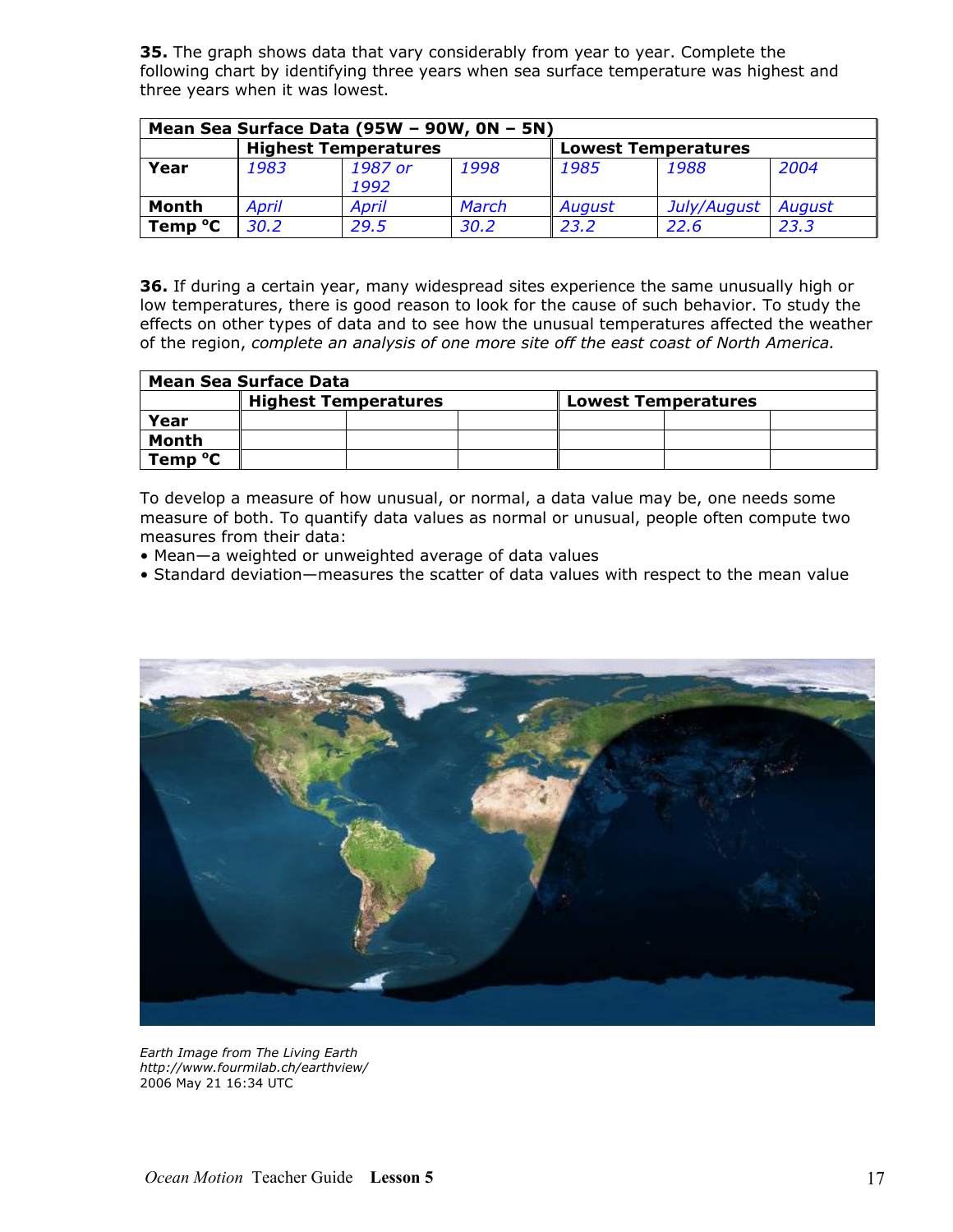## **Elaborate: Temperatures Travel the Pathways Of The Sea**

When you examined the sea surface temperature map earlier, you were asked to identify regions where cool water intruded into regions of normally warm water, and where warm water intruded in regions of normally cool water. One of the regions where cool water intrudes into a region of warm water is in the Eastern Pacific near the west coast of South America. The reason for this intrusion is the flow of surface currents. Shown below is an Ocean Surface [Currents](http://oceanmotion.org/html/resources/oscar.htm) data computer model that uses OSCAR data showing ocean surface currents around October 15, 1992. The gray area on the right of the map shows part of the west coast of South America. The white area along the coast of South America has no data. The arrows show the direction of the currents and the current speed in meters per second.



**37.** What speed do the following colors represent?

Magenta - *0 m/s* Darker blue - *0.3 m/s* Lighter blue - *0.5 m/s*

**38.** In what direction do the surface currents just south of the Equator appear to travel? *East to West.*

**39.** Note in the southeast corner of the map a strong (blue) current flows along the coast of South America. What is the direction of this current? *North and Northwest*

The current moving up the western coast of South America is mostly westward flowing filaments of cold water. It is a surface current that includes **Ekman** transport. The westwardmoving current along the Equator is called the Pacific South Equatorial current. These currents are very important for understanding the dynamics of **[El Niño](http://www.oceanmotion.org/html/impact/el-nino.htm)**.

The currents you've seen in the tropical Pacific provide an example of currents that circulate and mix warm and cool waters. This circulation helps moderate global temperatures.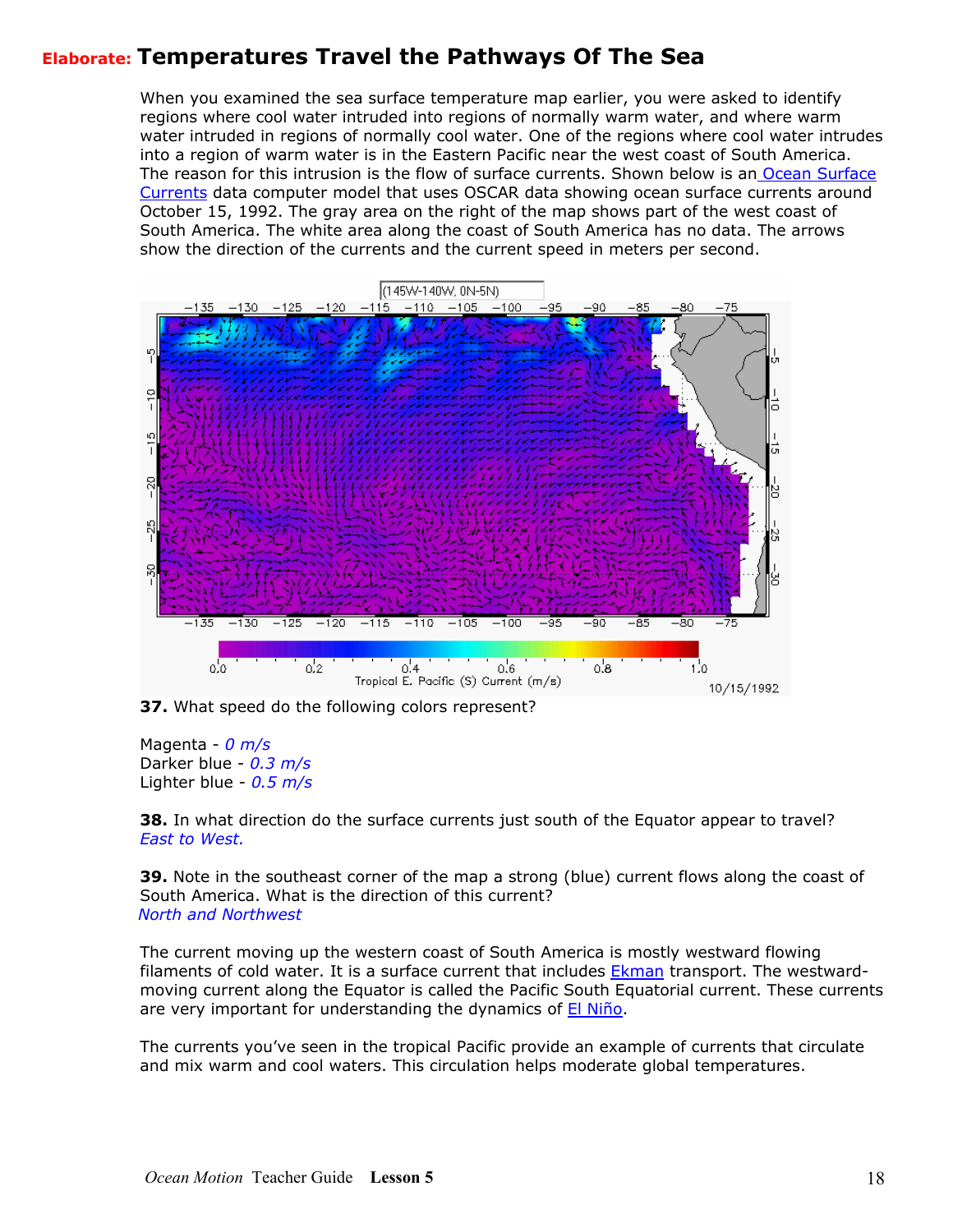The ocean influences the climate in a myriad of ways. Seemingly subtle changes in ocean currents, temperatures and salinity can impact winds and weather patterns throughout the world. Even the distribution and abundance of marine organisms can affect climate. Likewise, changes in air temperatures, winds, and precipitation affects the dynamics of the ocean. Climate cycles and anomalies such as El Niño and the North Atlantic Oscillation all involve the complex interplay between ocean and atmosphere. And now scientists are scrambling to learn how the warming of the atmosphere due to the increase of greenhouses gases will alter this dynamic.

## **Additional Investigations for Energy Balance in the Earth System**

Students are encouraged to search for weather and climate variations through use of the Sea Surface Environment Visualizer - http://www.oceanmotion.org/html/resources/ssedv.htm and the OSCAR Visualizer - http://www.oceanmotion.org/html/resources/oscar.htm

Students may research their theories about climate and weather by read the articles in the Impact section of the Ocean Motion web site, listed below or by searching the World Wide Web.

*El Niño*  <http://www.oceanmotion.org/html/impact/el-nino.htm>

*Global Warming and Atlantic Currents* <http://www.oceanmotion.org/html/impact/globalwarming.htm>

*Global Warming Weakens Winds*  <http://www.oceanmotion.org/html/impact/weakwinds.htm>

*Satellites Record Weakening North Atlantic Current* http://www.oceanmotion.org/html/impact/climate-variability.htm